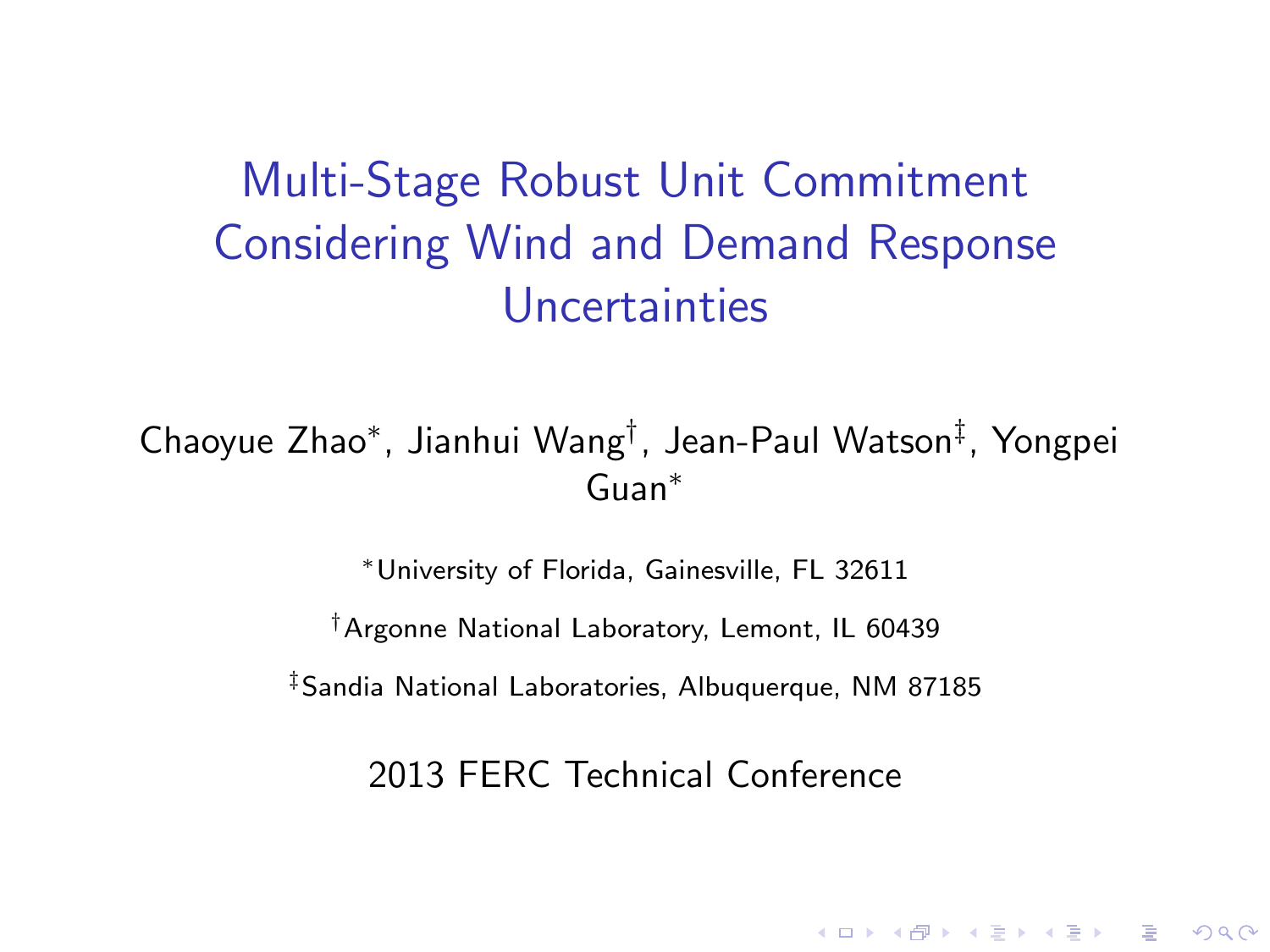Unified Stochastic and Robust Unit Commitment

$$
\min_{y,u,v} (\mathbf{a}^T u + \mathbf{b}^T v) + \alpha \frac{1}{N} \sum_{n=1}^N \mathbf{e}^T \phi(\xi^n) + (1 - \alpha) \max_{d \in \mathcal{D}} \min_{x,\phi} \mathbf{e}^T \phi
$$
\n
$$
\text{s.t.} \quad \mathbf{A}y + \mathbf{B}u + \mathbf{C}v \ge \mathbf{r},
$$
\n
$$
\mathbf{F}y - \mathbf{D}q(\xi^n) \le \mathbf{g}, \quad n = 1, \cdots, N
$$
\n
$$
\mathbf{K}y - \mathbf{P}q(\xi^n) - \mathbf{J}\phi(\xi^n) \le 0, \quad n = 1, \cdots, N
$$
\n
$$
\mathbf{T}q(\xi^n) \ge \mathbf{S}d(\xi^n) + \mathbf{s}, \quad n = 1, \cdots, N
$$
\n
$$
\mathbf{F}y - \mathbf{D}x(d) \le \mathbf{g},
$$
\n
$$
\mathbf{K}y - \mathbf{P}x(d) - \mathbf{J}\phi(d) \le 0,
$$
\n
$$
\mathbf{T}x(d) \ge \mathbf{S}d + \mathbf{s},
$$
\n
$$
y, u, v \in \{0, 1\}, x(d), q(\xi^n) \ge 0, \phi(d), \phi(\xi^n) \text{ free}, \forall n
$$

where

$$
\mathcal{D} = \Big\{ d \in \mathcal{R}^{|B| \times |\mathcal{T}|} : d^- \leq d \leq d^+, U^T d \leq z \Big\}.
$$

Ref: Zhao and Guan, Unified Stochastic and Robust Unit Commitment, IEEE Transaction on Power Systems, 2013.

K ロ ▶ K @ ▶ K 할 > K 할 > 1 할 > 1 이익어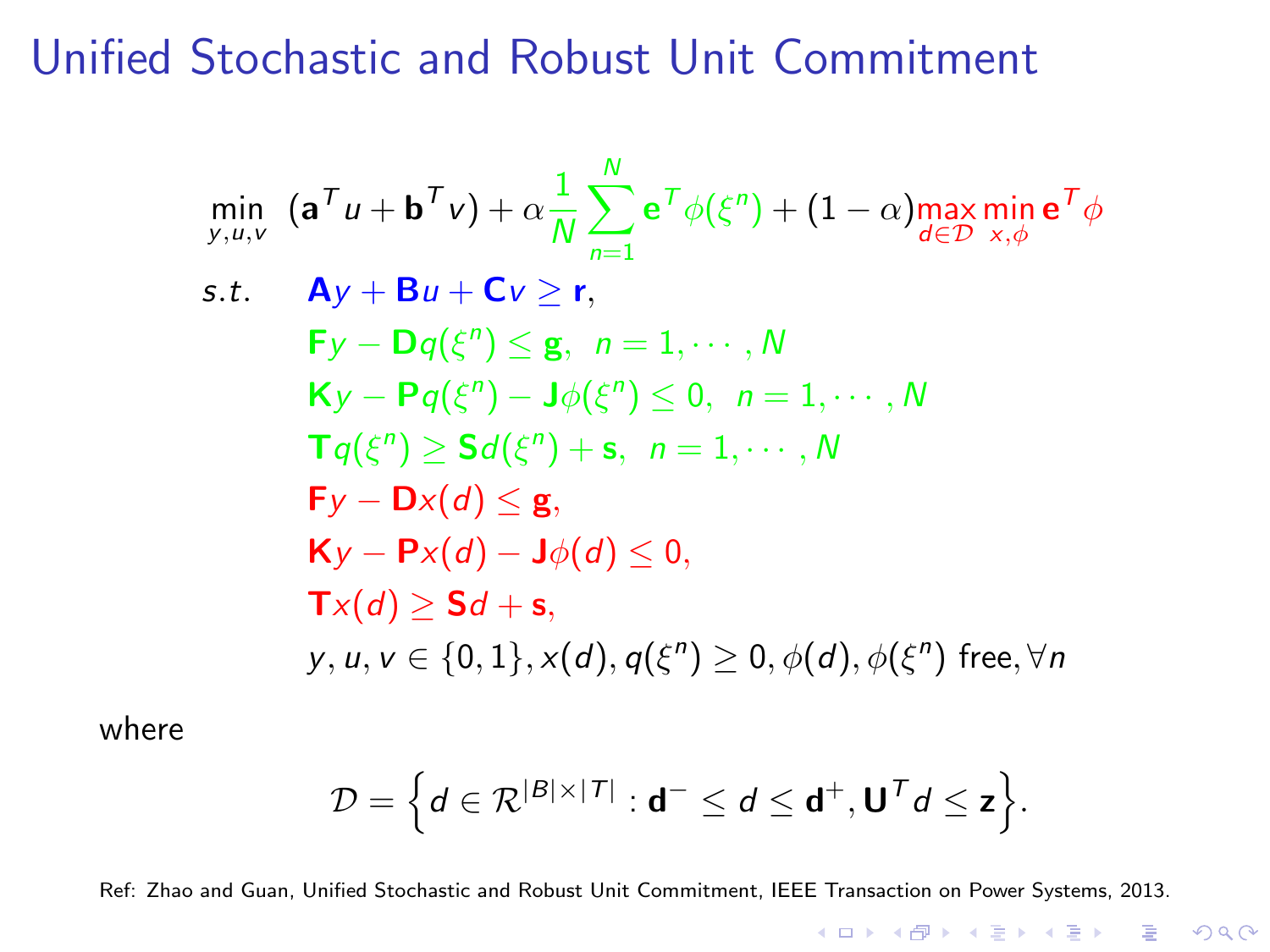

#### $\blacktriangleright$  Introduction and Motivation

KOX KOX KEX KEX E 1990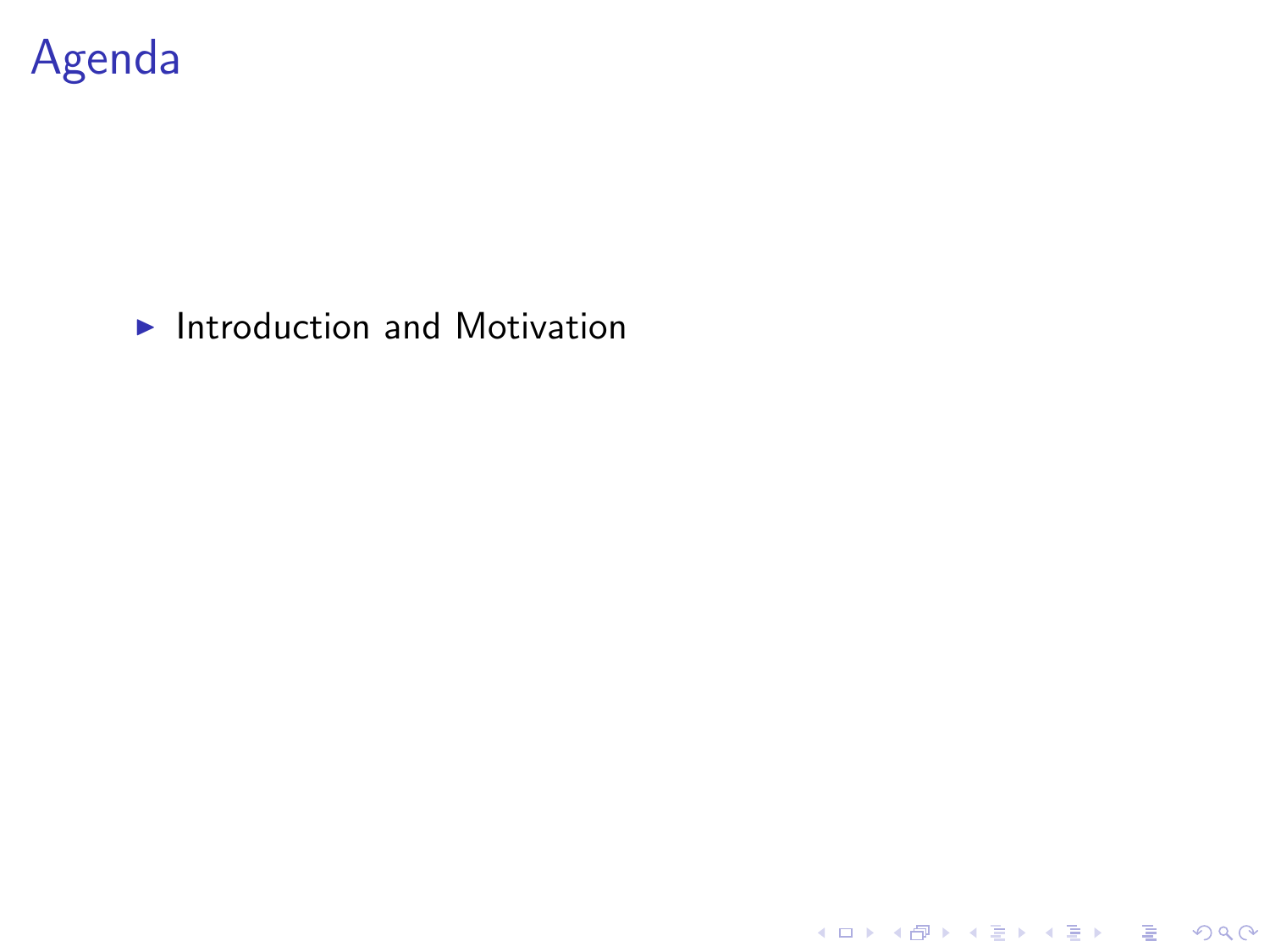

- $\blacktriangleright$  Introduction and Motivation
- $\blacktriangleright$  Mathematical Formulation

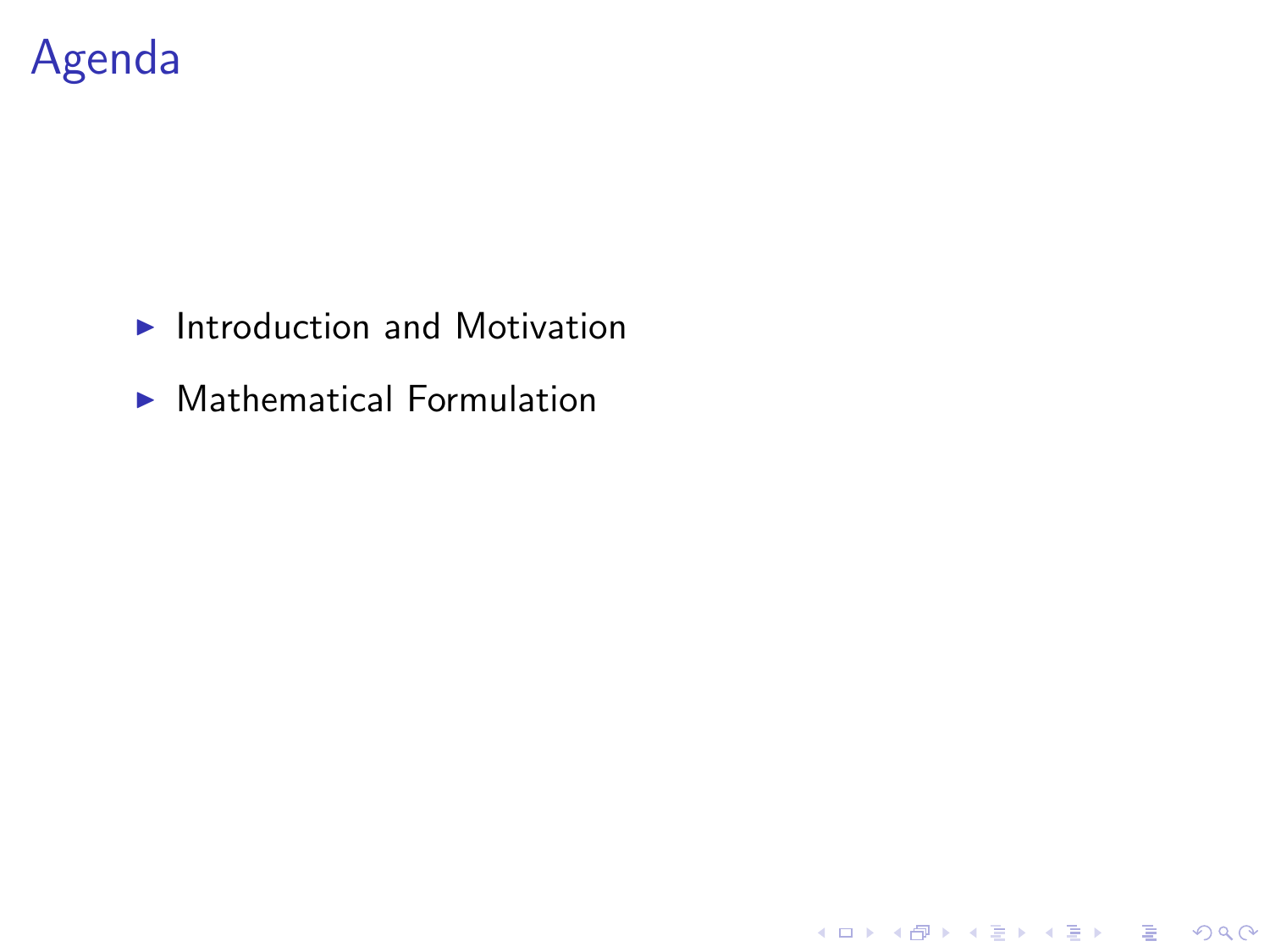## Agenda

- $\blacktriangleright$  Introduction and Motivation
- $\blacktriangleright$  Mathematical Formulation

K ロ K K (P) K (E) K (E) X (E) X (P) K (P)

**> Solution Methodologies**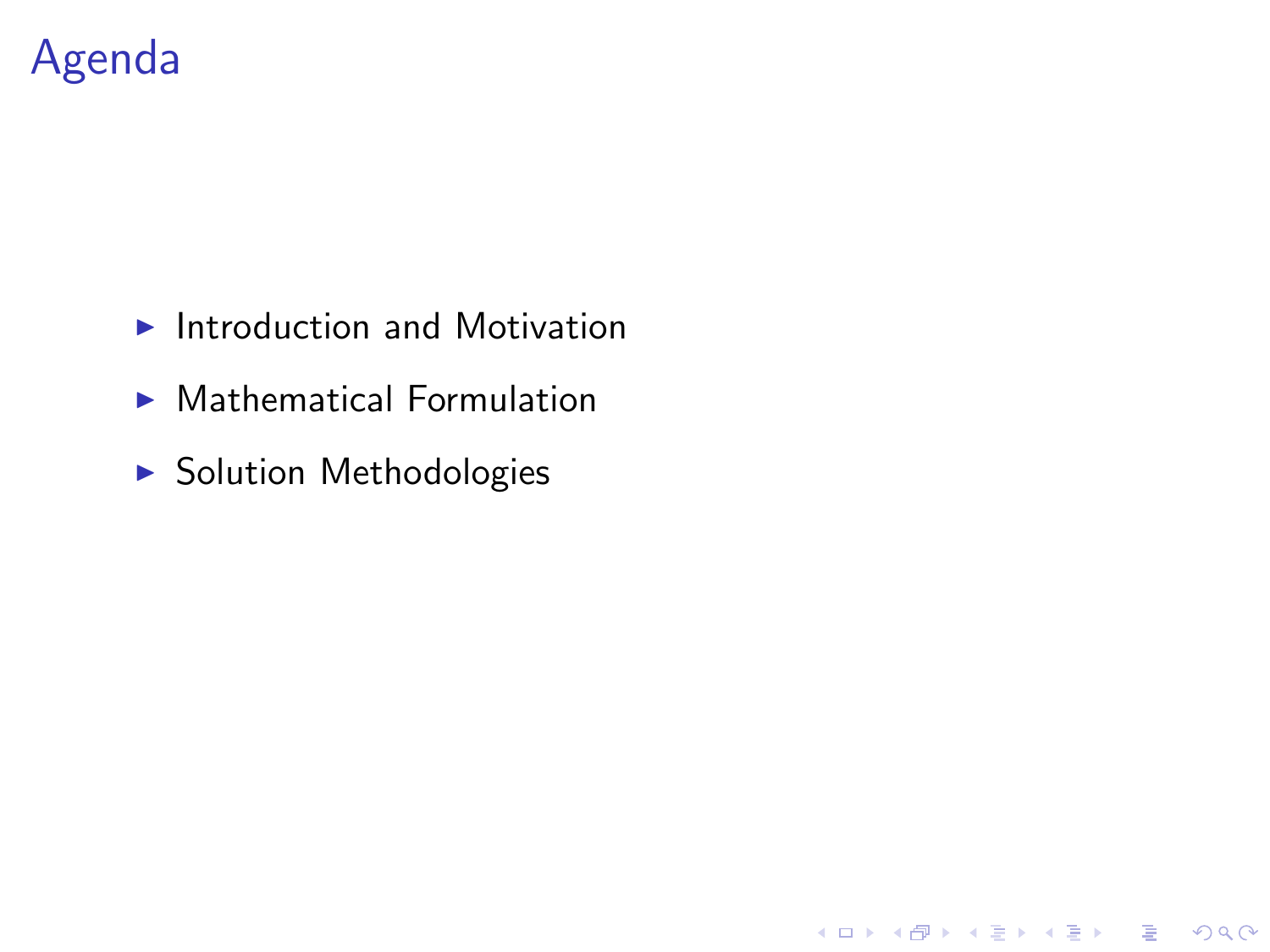## Agenda

- $\blacktriangleright$  Introduction and Motivation
- $\blacktriangleright$  Mathematical Formulation

**K ロ ▶ K @ ▶ K 할 X X 할 X 및 할 X X Q Q O** 

- $\blacktriangleright$  Solution Methodologies
- $\blacktriangleright$  Computational Results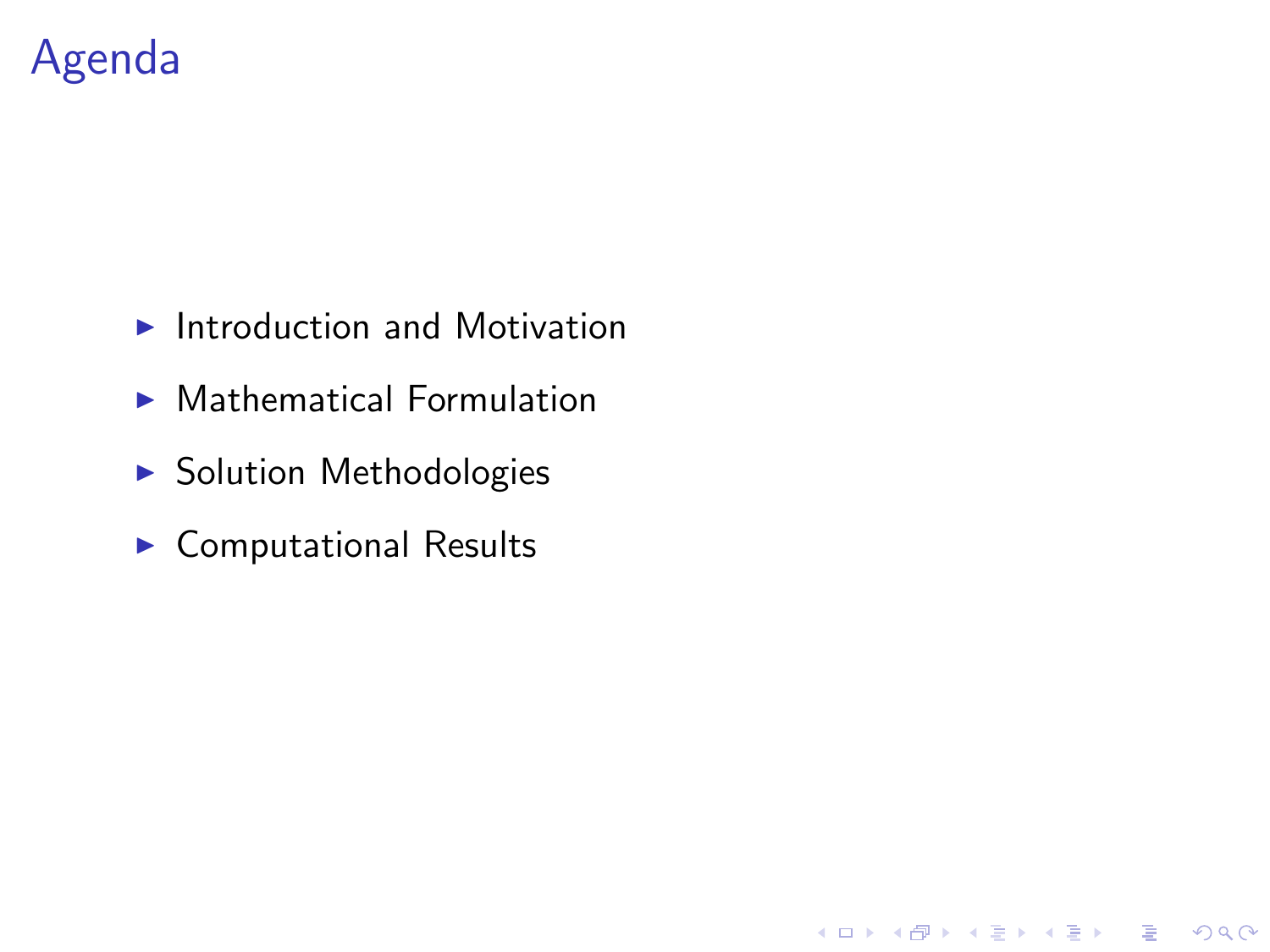## Agenda

- $\blacktriangleright$  Introduction and Motivation
- $\blacktriangleright$  Mathematical Formulation

**K ロ ▶ K @ ▶ K 할 X X 할 X 및 할 X X Q Q O** 

- $\blacktriangleright$  Solution Methodologies
- $\blacktriangleright$  Computational Results
- $\triangleright$  Conclusion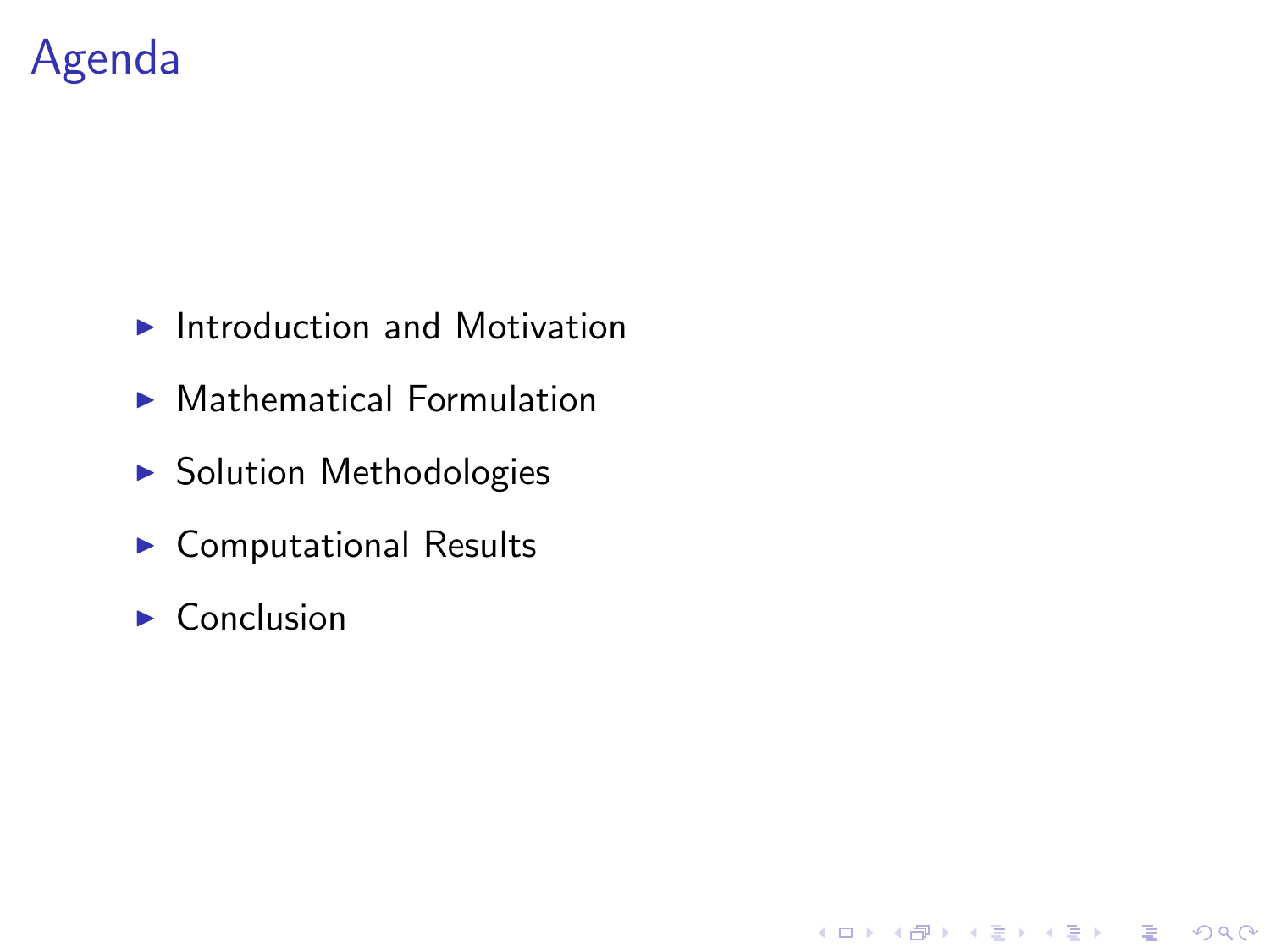# Wind Energy

 $\triangleright$  Wind power is hard to predict and intermittent

- $\triangleright$  Security: system reliability
- $\triangleright$  Operation: generation scheduling and curtailment
- $\triangleright$  Consider renewable energy a higher priority over the other conventional generation sources.
- $\triangleright$  Physical constraints of other non-wind units, such as ramping rates and minimum up/down times, are influenced.

**K ロ ▶ K @ ▶ K 할 X X 할 X 및 할 X X Q Q O** 

 $\triangleright$  Challenges on how to commit thermal generation units to accommodate intermittent wind power.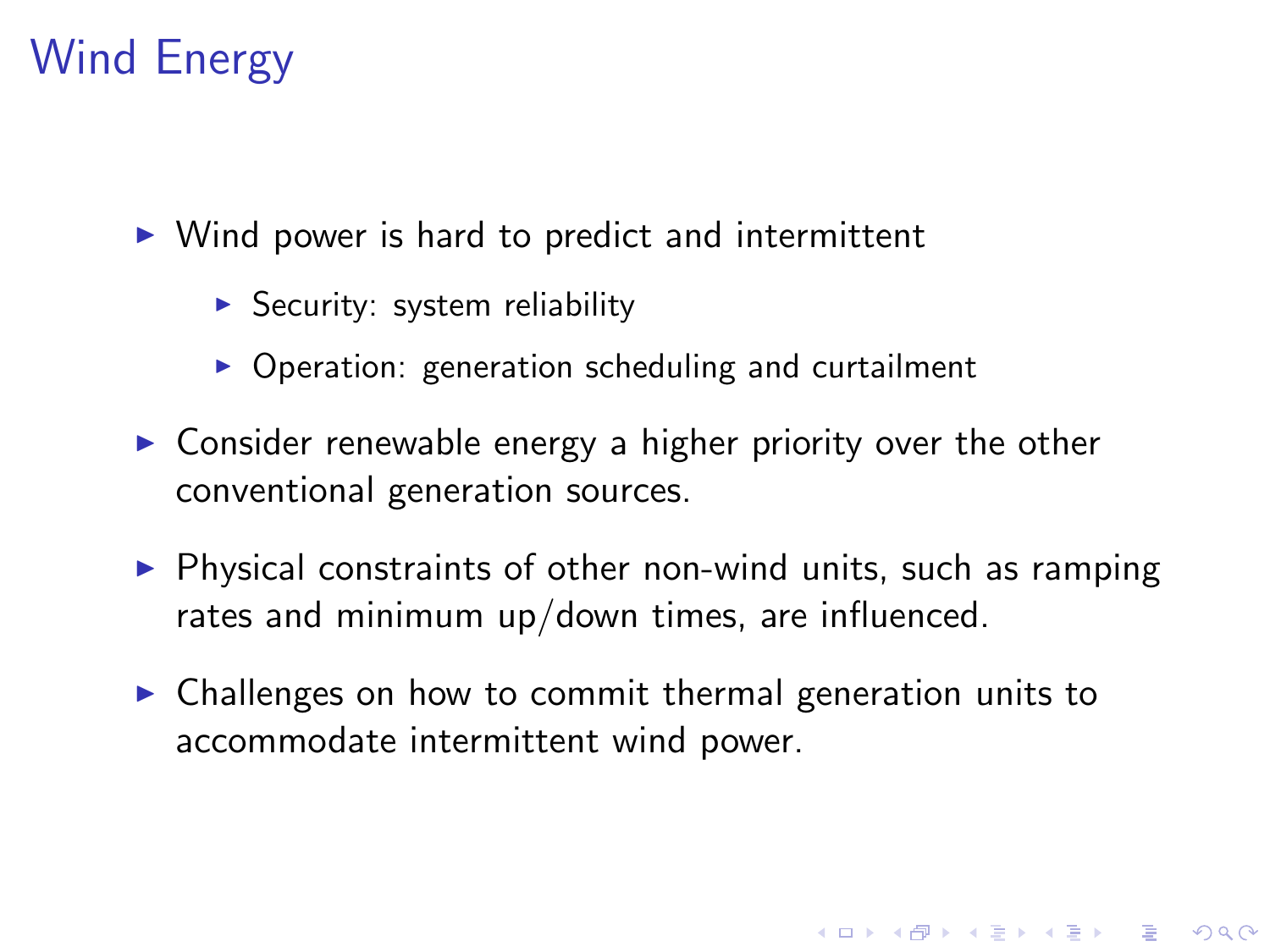## UC with Wind

- $\triangleright$  Significant research progress made recently on UC with wind.
- $\triangleright$  Simulate wind realizations: Stochastic unit commitment models, e.g., [\[4\]](#page-43-0) and lots of others....
- $\blacktriangleright$  Ensure high utilization:
	- $\triangleright$  A large portion of wind power can be utilized with a high probability: chance constrained model [\[6\]](#page-43-1).
	- $\triangleright$  Wind power within an interval defined by quantiles is ensured to be utilized: robust unit commitment model, e.g., [\[13\]](#page-44-0), [\[7\]](#page-43-2), and several others....

**KORK ERKER ADE YOUR**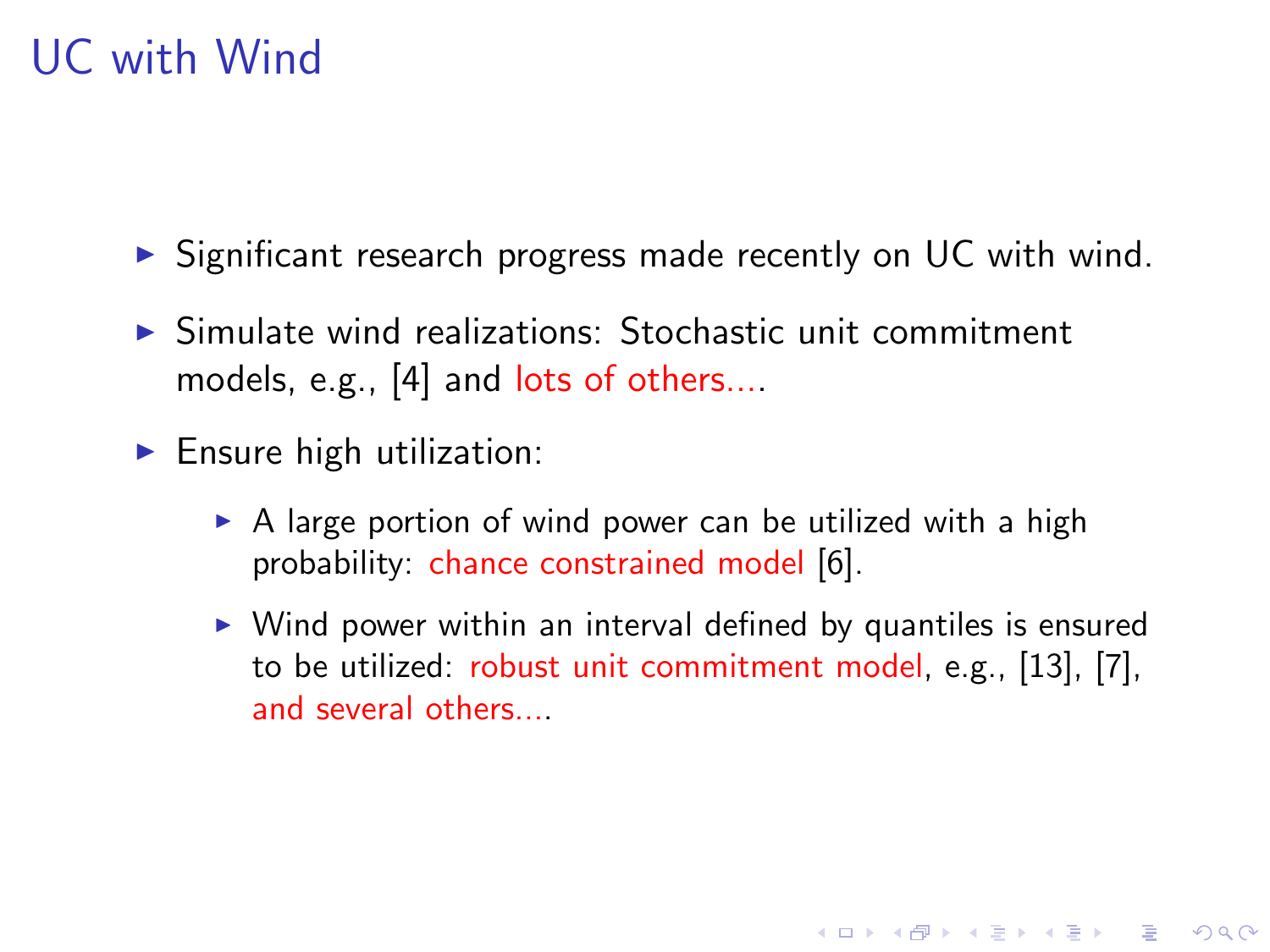### Demand Response

- $\triangleright$  Demand Response Program (DRP) encourages the demand side to voluntarily schedule the consumption based on the price signal.
	- $\blacktriangleright$  For load-serve entities
		- $\triangleright$  Reduce peak-hour power supply and lower the capacity requirement.
	- $\blacktriangleright$  For customers
		- $\triangleright$  Adjust electricity demand from high price periods to low price periods to reduce electricity usage cost.
	- $\triangleright$  For Independent System Operators (ISO)
		- $\triangleright$  Accommodate wind power uncertainty, balance the electricity consumption and production...

**KOD KARD KED KED E VOOR**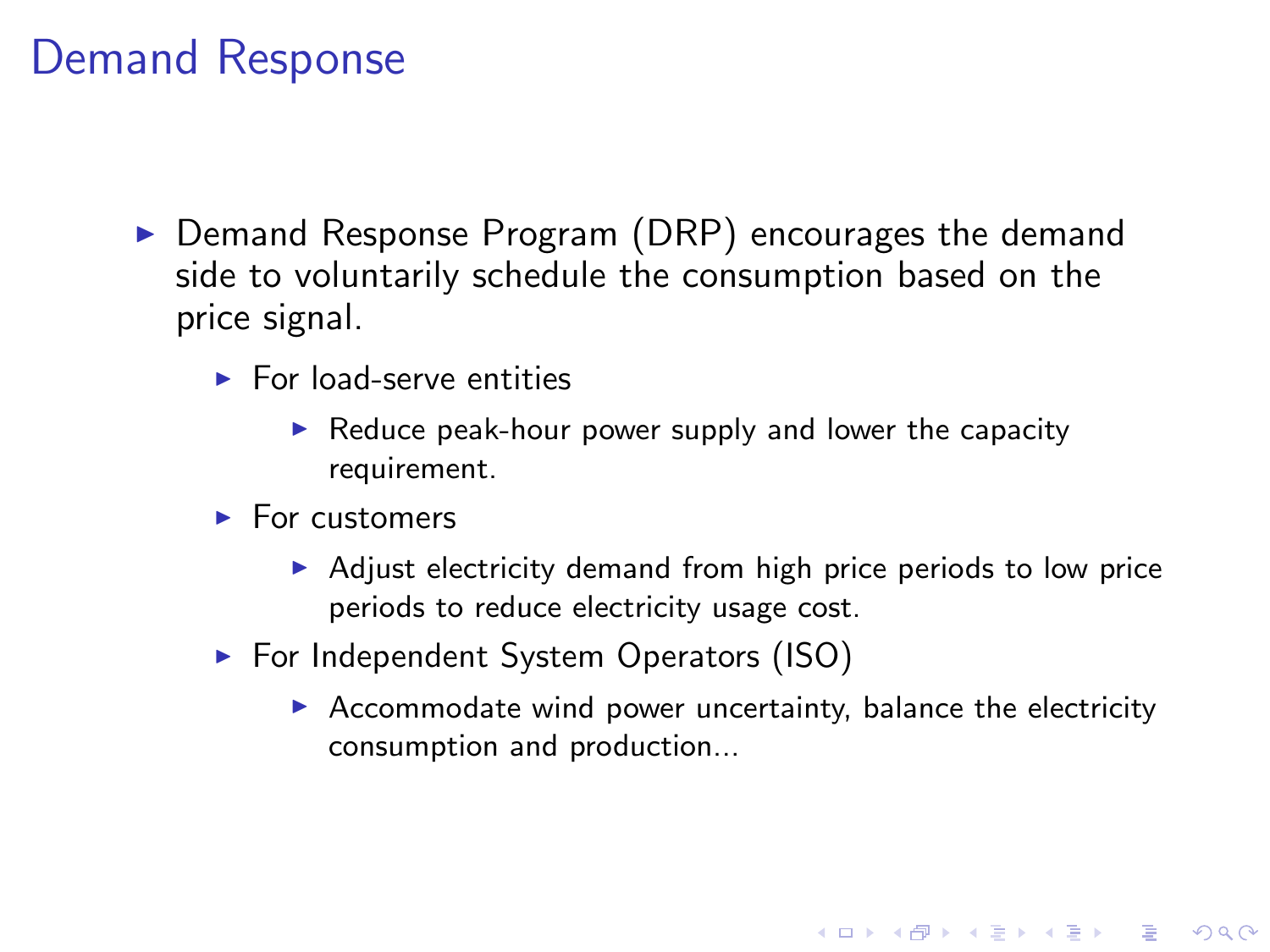### Demand Response Curve

 $\triangleright$  DR was mostly modeled as a "fixed" demand curve

- $\blacktriangleright$  Price-elastic demand curve
	- $\triangleright$  Characterized by price elasticity the sensitivity of electricity demand (Q) with respect to the change of price (P), i.e.,  $\alpha = \frac{\Delta Q/Q}{\Delta P/P}$ ∆P/P
	- $\triangleright$  Concept of "inelastic demand" and "elastic demand"
		- $\blacktriangleright$  Inelastic demand: critical loads like hospitals and airports

**KORK ERKER ADE YOUR** 

- $\blacktriangleright$  Elastic demand: depend on time-varying price
- $\triangleright$  DR vs auxiliary services market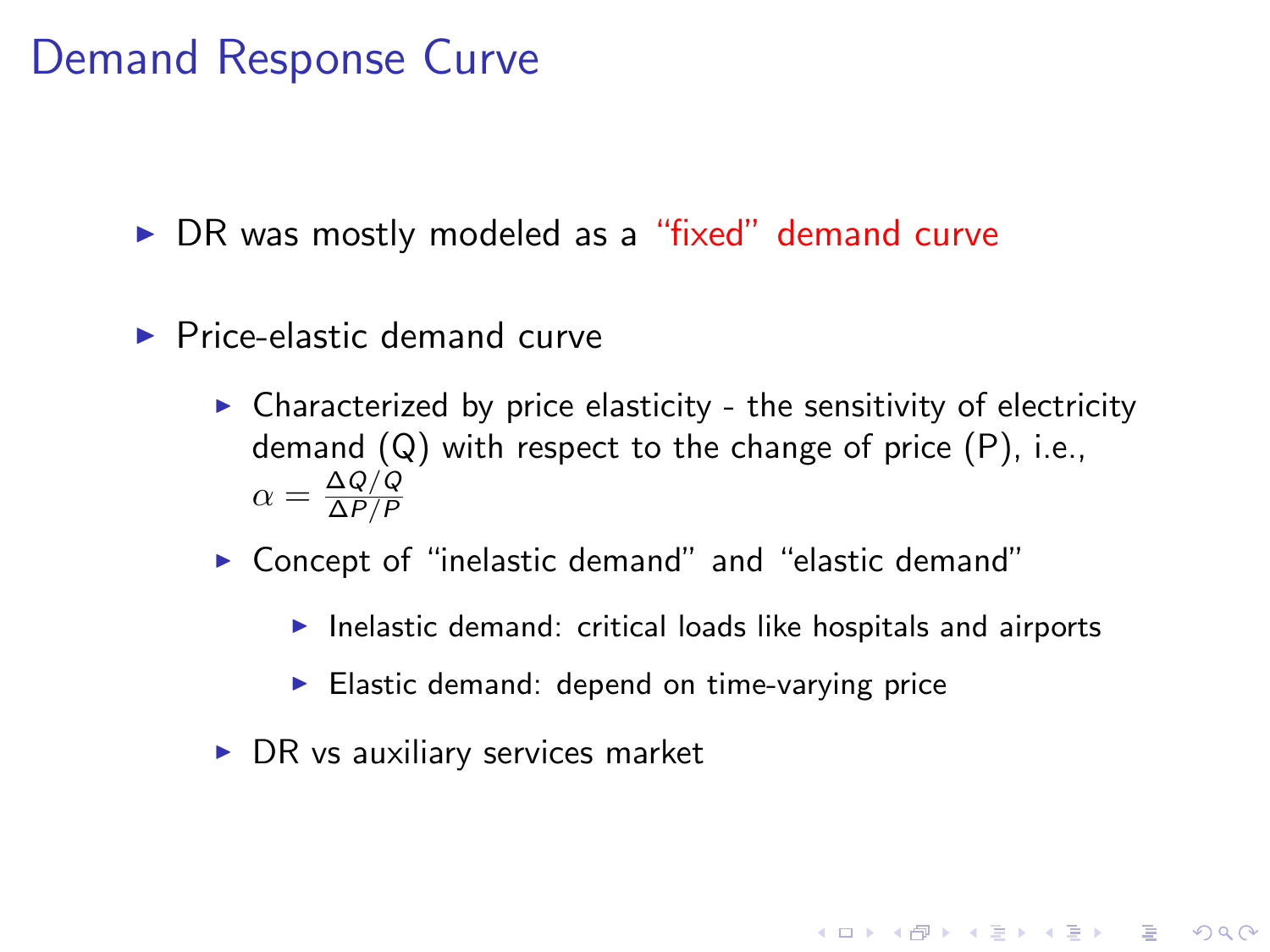#### Demand Response Curve



Figure: An Example of Price-elastic Demand Curve

K ロ ▶ K @ ▶ K 할 > K 할 > 1 할 > 1 이익어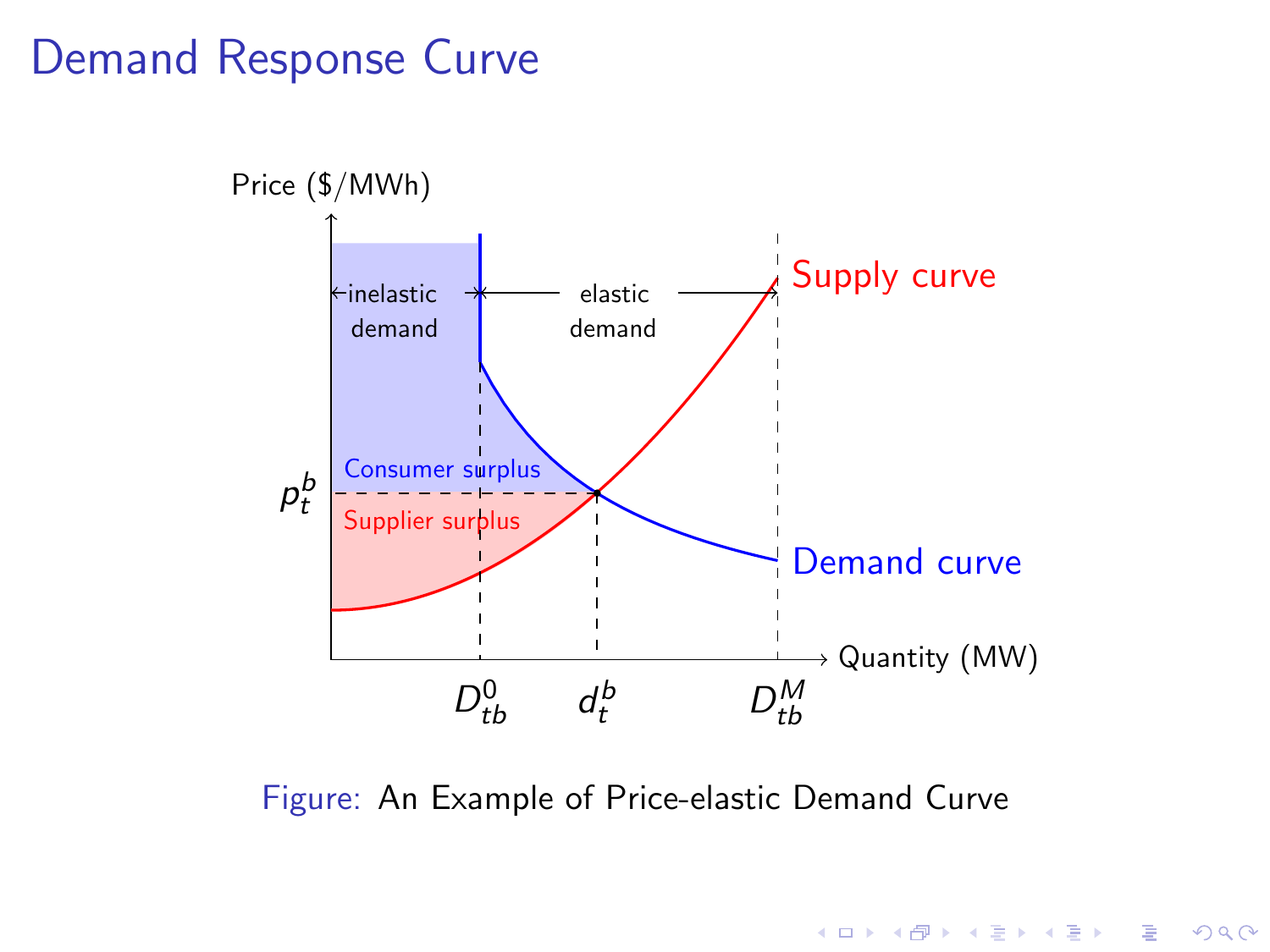# Our Contributions

- $\triangleright$  Both wind power output and demand response uncertainties in the Reliability Unit Commitment Run (or Reliability Assessment Commitment Run).
- $\triangleright$  Multi-stage robust optimization model to address both uncertainties, instead of previous two-stage robust optimization approaches.
- $\triangleright$  A tractable solution approach to solve the multi-stage robust optimization problem.

4 D > 4 P + 4 B + 4 B + B + 9 Q O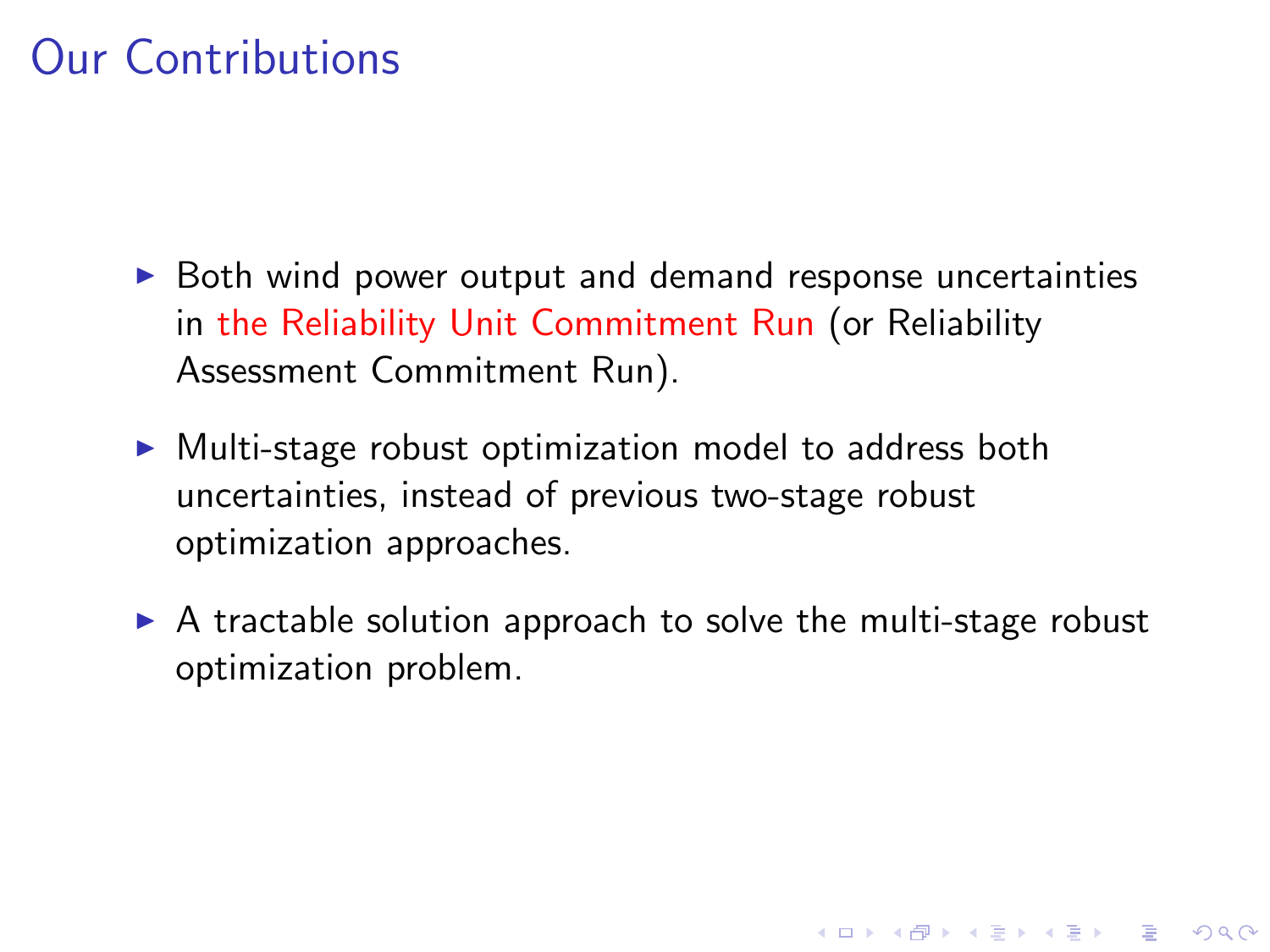### Mathematical Formulation - Notation

#### **Parameters**

 $SU_{i}^{b}/SD_{i}^{b}$ Start-up/shut-down cost for generator  $i$  at bus  $b$  $MU^b_i/MD^b_i$ Minimum-up/Minimum-down time for generator  $i$  at bus  $b$  $\textit{MA}_i^b/\textit{MI}_i^b$ Maximal/Minimal generation capacity of generator  $i$  at bus  $b$  $RU_i^b/RD_i^b$ Ramp-up/Ramp-down limit for generator  $i$  at bus  $b$  $D^0_{tb}/D^M_{tb}$ The inelastic/maximum demand at bus  $b$  in time period  $t$ .  $U_{ii}$  Maximal capacity for transmission line from bus *i* to bus *j*  $\mathsf{F}_{ii}^b$ Distribution factor for transmission line from bus  $i$  to bus  $j$  due to the net injection at bus b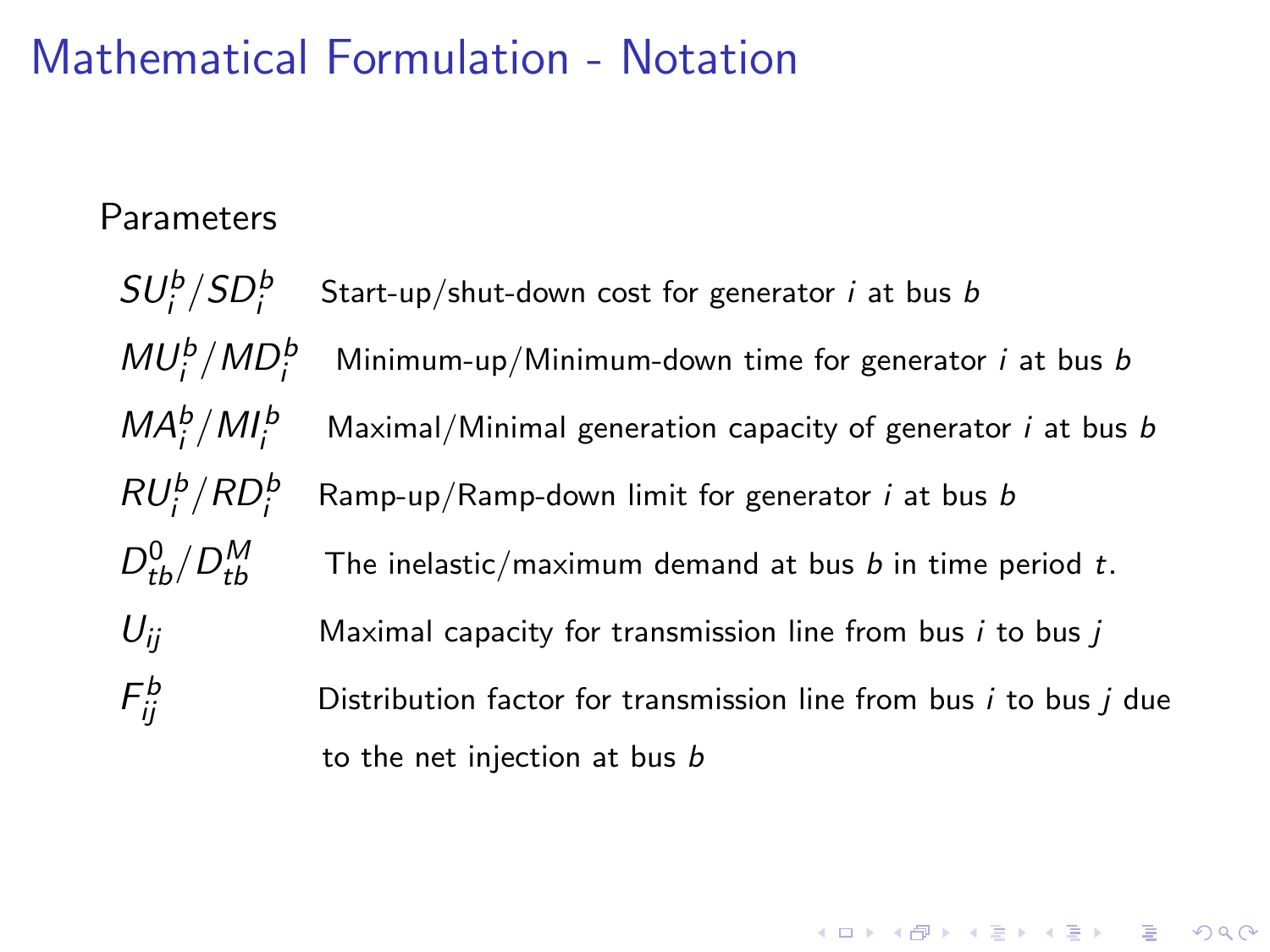### Mathematical Formulation - Notation

#### Decision variables

y b Generator *i* is on  $(= 1)$  or not  $(= 0)$  in period *t* at bus *b* u b Generator *i* is started up (= 1) or not (= 0) in period t at bus b  $v_{it}^b$ Generator *i* is shut down (= 1) or not (= 0) in period t at bus b  $x_{it}^b$ Amount of electricity generated by generator  $i$  in period  $t$  at bus  $b$  $d_t^b$ Electricity demand in period  $t$  at bus  $b$ 

**K ロ ▶ K @ ▶ K 할 X X 할 X 및 할 X X Q Q O**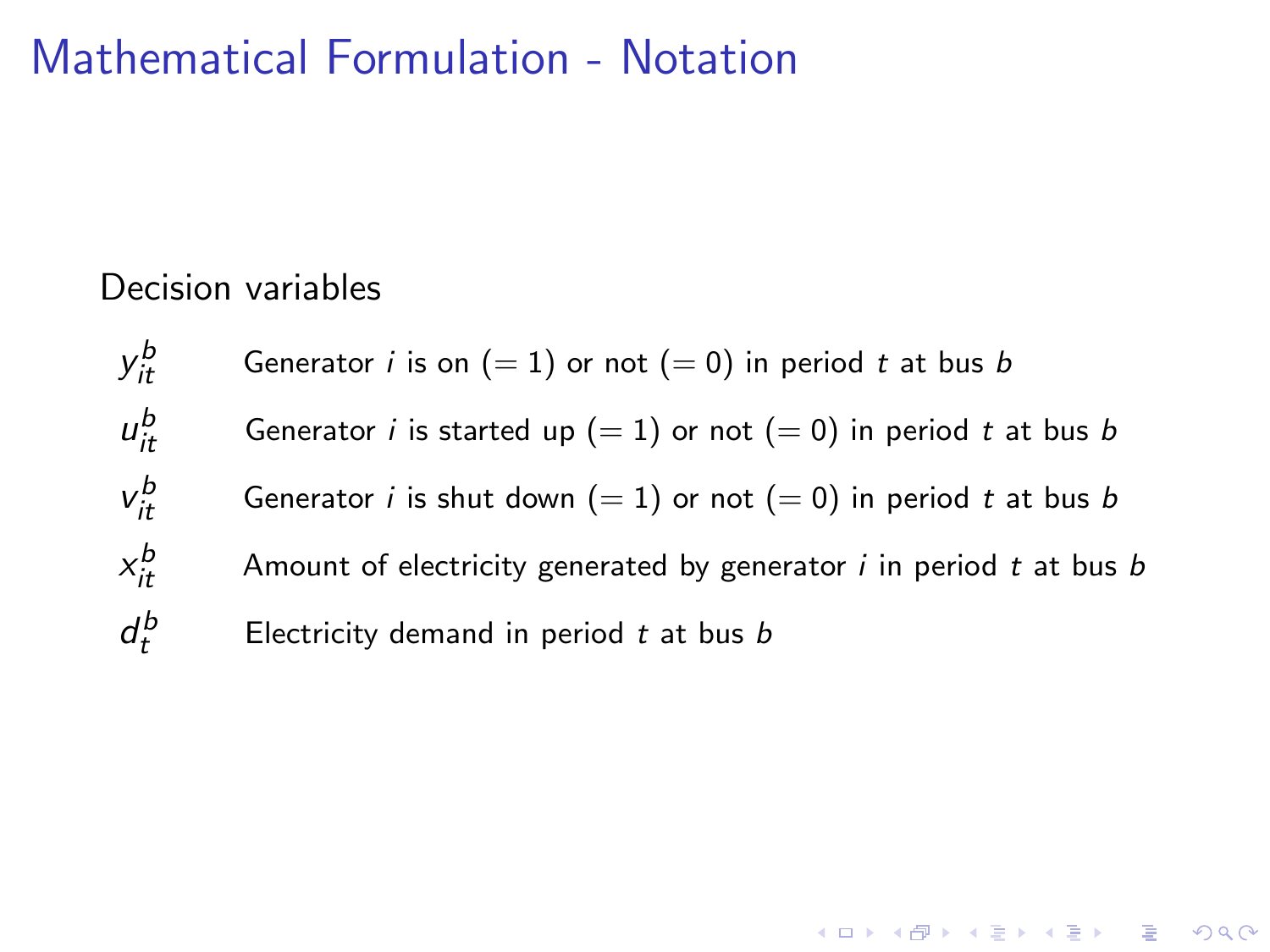#### Nominal Model

 $\triangleright$  Objective:  $\max\sum_{b=1}^B\sum_{t=1}^T r^b_t(d^b_t) - \sum_{b=1}^B\sum_{t=1}^T\sum_{i=1}^{G_b} (f^b_i(x_{it}^b) + SU^b_iu^b_{it} + SD^b_iv^b_{it})$ 

 $\triangleright$  Constraints: Minimum-up/down time constraints (MM)

$$
-y_{i(t-1)}^{b} + y_{it}^{b} - y_{ik}^{b} \le 0,
$$
  
\n
$$
(1 \le k - (t - 1) \le MU_{i}^{b},
$$
  
\n
$$
t = 1, 2, \dots, T, b = 1, 2, \dots, B, i = 1, 2, \dots, G_{b})
$$
  
\n
$$
y_{i(t-1)}^{b} - y_{it}^{b} + y_{ik}^{b} \le 1,
$$
  
\n
$$
(1 \le k - (t - 1) \le MD_{i}^{b},
$$
  
\n
$$
t = 1, 2, \dots, T, b = 1, 2, \dots, B, i = 1, 2, \dots, G_{b})
$$

Start-up/Shut-down constraints (SS)  $-y_{i(t-1)}^b + y_{it}^b - u_{it}^b \leq 0,$  $(t = 1, 2, \cdots, T, b = 1, 2, \cdots, B, i = 1, 2, \cdots, G_b)$  $y_{i(t-1)}^b - y_{it}^b - v_{it}^b \le 0,$  $(t = 1, 2, \cdots, T, b = 1, 2, \cdots, B, i = 1, 2, \cdots, G_b)$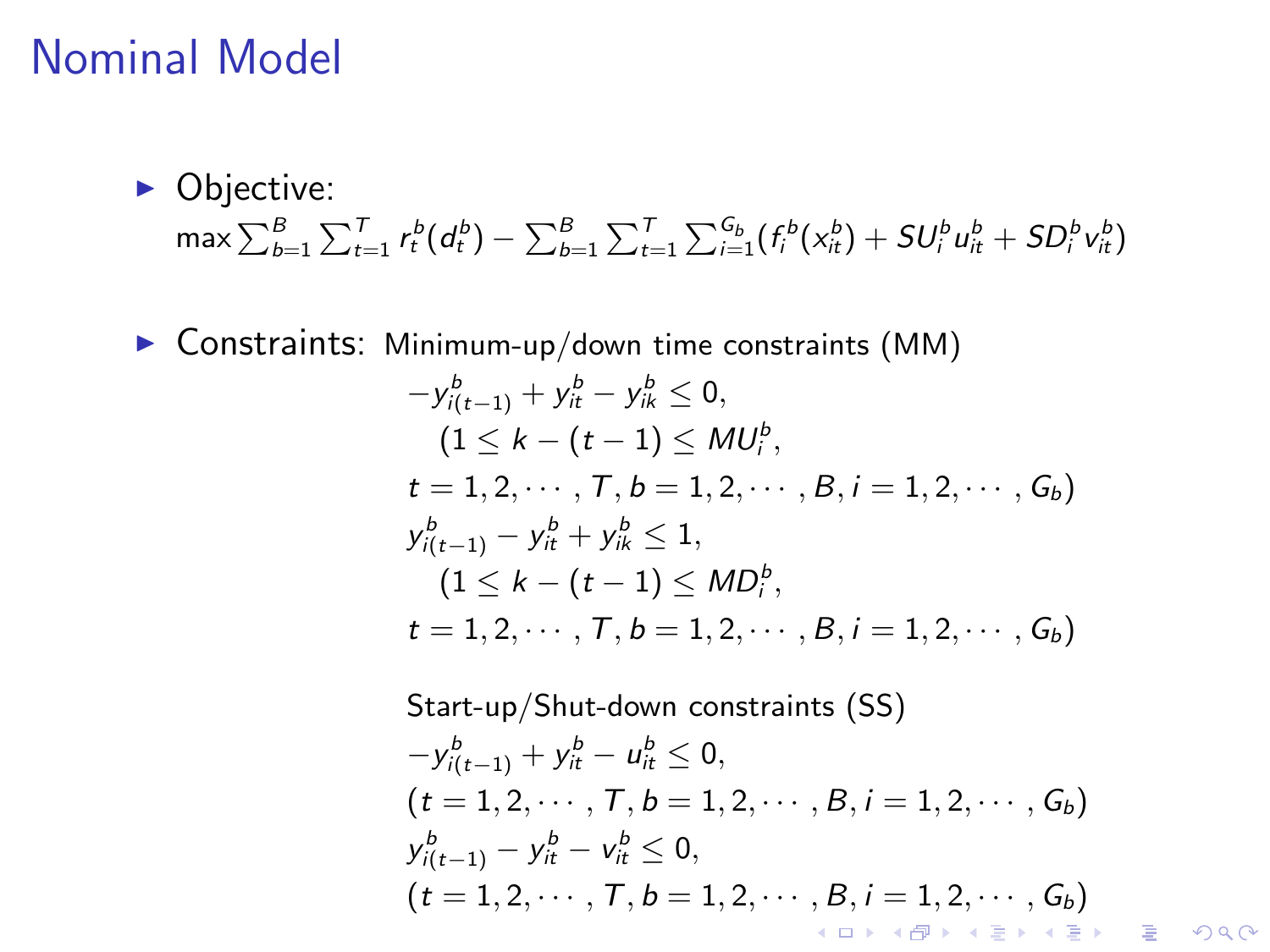### Nominal Model

 $\triangleright$  Constraints: Ramp-up/down rate constraints (RR)

$$
x_{it}^{b} - x_{i(t-1)}^{b} \leq y_{i(t-1)}^{b} RU_{i}^{b} + (1 - y_{i(t-1)}^{b})MA_{i}^{b},
$$
  
\n
$$
(t = 1, 2, \dots, T, b = 1, 2, \dots, B, i = 1, 2, \dots, G_{b})
$$
  
\n
$$
x_{i(t-1)}^{b} - x_{it}^{b} \leq y_{it}^{b}RD_{i}^{b} + (1 - y_{it}^{b})MA_{i}^{b},
$$
  
\n
$$
(t = 1, 2, \dots, T, b = 1, 2, \dots, B, i = 1, 2, \dots, G_{b})
$$
  
\nGeneration capacity constraints (GC)  
\n
$$
MI_{i}^{b} y_{it}^{b} \leq x_{it}^{b} \leq MA_{i}^{b} y_{it}^{b},
$$
  
\n
$$
(t = 1, 2, \dots, T, b = 1, 2, \dots, B, i = 1, 2, \dots, G_{b})
$$
  
\nLoad balance (SD)  
\n
$$
\sum_{b=1}^{B} (\sum_{i=1}^{G_{b}} x_{it}^{b} + w_{t}^{b}) = \sum_{b=1}^{B} d_{t}^{b},
$$
  
\n
$$
(t = 1, 2, \dots, T)
$$
  
\nDC transmission constraint (TC)  
\n
$$
-U_{ij} \leq \sum_{b=1}^{B} F_{ij}^{b} (\sum_{i=1}^{G_{b}} x_{it}^{b} + w_{t}^{b} - d_{t}^{b}) \leq U_{ij}.
$$
  
\n
$$
((i, j) \in \Omega, t = 1, 2, \dots, T)
$$
  
\nLoad bound (LB)  
\n
$$
D_{tb}^{0} \leq d_{t}^{b} \leq D_{tb}^{M}, (t = 1, 2, \dots, T, b = 1, 2, \dots, B)
$$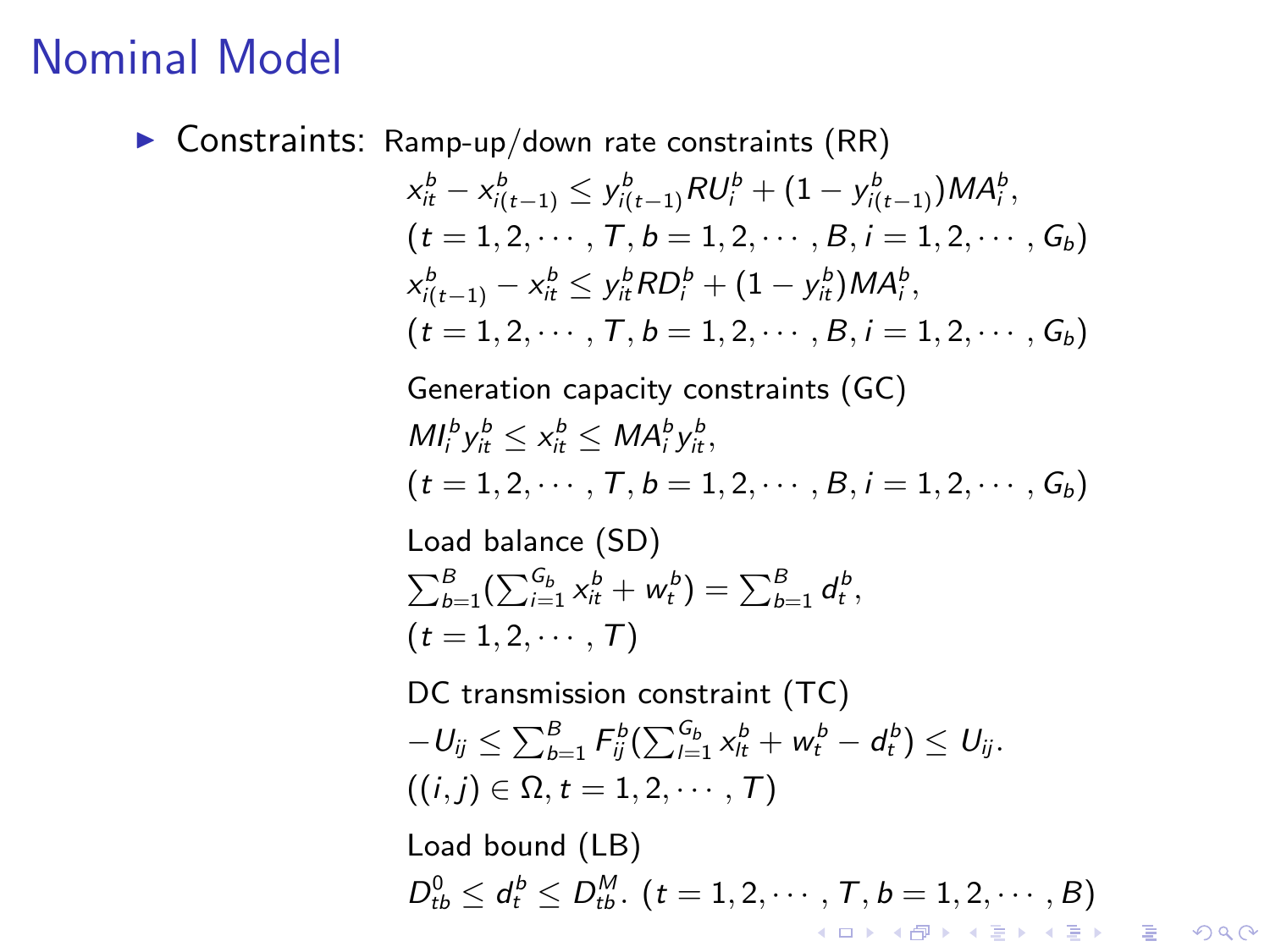Multi-Stage Robust Optimization Model

 $\blacktriangleright$  Linearize the nonlinear terms of the objective function

$$
z^{R} = \max \sum_{b=1}^{B} \sum_{t=1}^{T} r_{t}^{b}(d_{t}^{b}) - \sum_{b=1}^{B} \sum_{t=1}^{T} \sum_{i=1}^{G_{b}} (f_{i}^{b}(x_{it}^{b}) + SU_{i}^{b}u_{it}^{b} + SD_{i}^{b}v_{it}^{b})
$$
  
s.t. (SS), (MM), (RR), (GC), (SD), (TC), (LB),  

$$
y_{it}^{b}, u_{it}^{b}, v_{it}^{b} \in \{0, 1\}, \text{ and } y_{i1}^{b} = 0.
$$

$$
(t = 1, 2, \dots, T, b = 1, 2, \dots, B, i = 1, 2, \dots, G_{b})
$$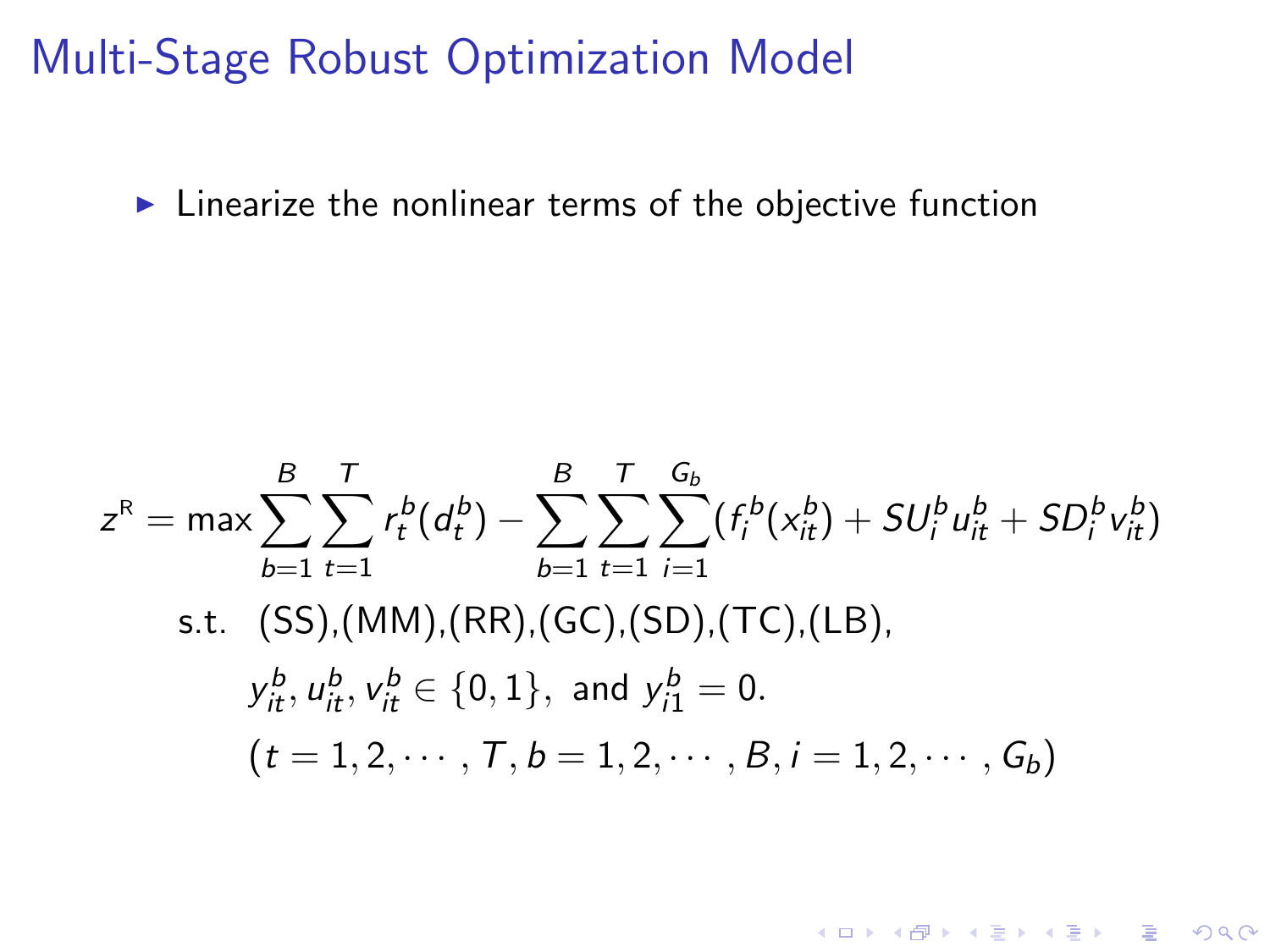Multi-Stage Robust Optimization Model

 $\blacktriangleright$  Linearize the nonlinear terms of the objective function

 $\blacktriangleright$   $r_t^b(d_t^b)$ 

$$
z^{R} = \max \sum_{b=1}^{B} \sum_{t=1}^{T} r_{t}^{b}(d_{t}^{b}) - \sum_{b=1}^{B} \sum_{t=1}^{T} \sum_{i=1}^{G_{b}} (f_{i}^{b}(x_{it}^{b}) + SU_{i}^{b}u_{it}^{b} + SD_{i}^{b}v_{it}^{b})
$$
  
s.t. (SS), (MM), (RR), (GC), (SD), (TC),  

$$
y_{it}^{b}, u_{it}^{b}, v_{it}^{b} \in \{0, 1\}, \text{ and } y_{i1}^{b} = 0,
$$

$$
(t = 1, 2, \dots, T, b = 1, 2, \dots, B, i = 1, 2, \dots, G_{b})
$$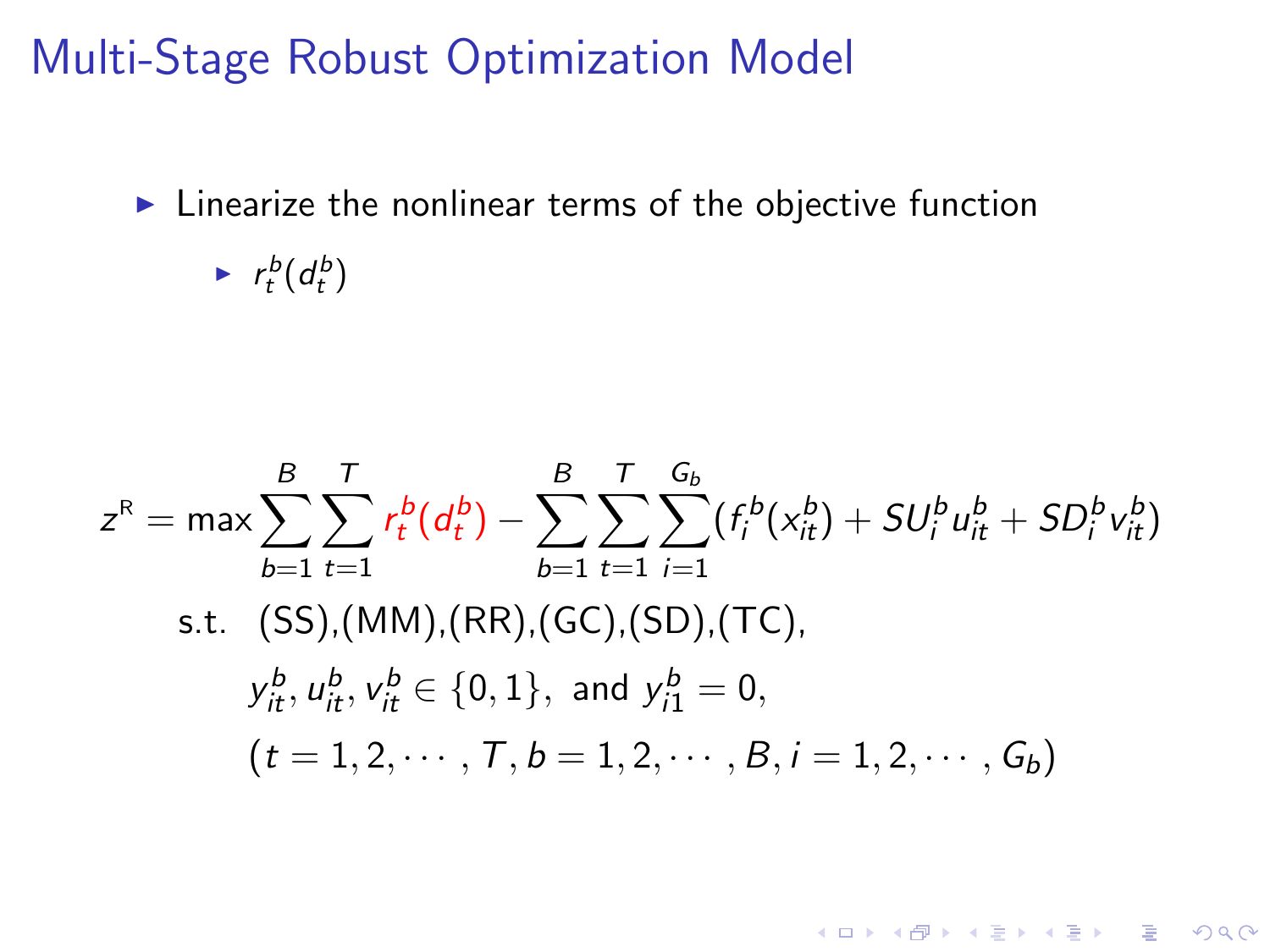#### Multi-Stage Robust Optimization Model

 $\blacktriangleright$  Linearize the nonlinear terms of the objective function

$$
\begin{array}{ll} & r_t^b(d_t^b) \\ \longmapsto & f_i^b(x_{it}^b) \end{array}
$$

$$
z^{R} = \max \sum_{b=1}^{B} \sum_{t=1}^{T} r_{t}^{b} (d_{t}^{b}) - \sum_{b=1}^{B} \sum_{t=1}^{T} \sum_{i=1}^{G_{b}} (f_{i}^{b}(x_{it}^{b}) + SU_{i}^{b} u_{it}^{b} + SD_{i}^{b} v_{it}^{b})
$$
  
s.t. (SS), (MM), (RR), (GC), (SD), (TC),  

$$
y_{it}^{b}, u_{it}^{b}, v_{it}^{b} \in \{0, 1\}, \text{ and } y_{i1}^{b} = 0,
$$

$$
(t = 1, 2, \dots, T, b = 1, 2, \dots, B, i = 1, 2, \dots, G_{b})
$$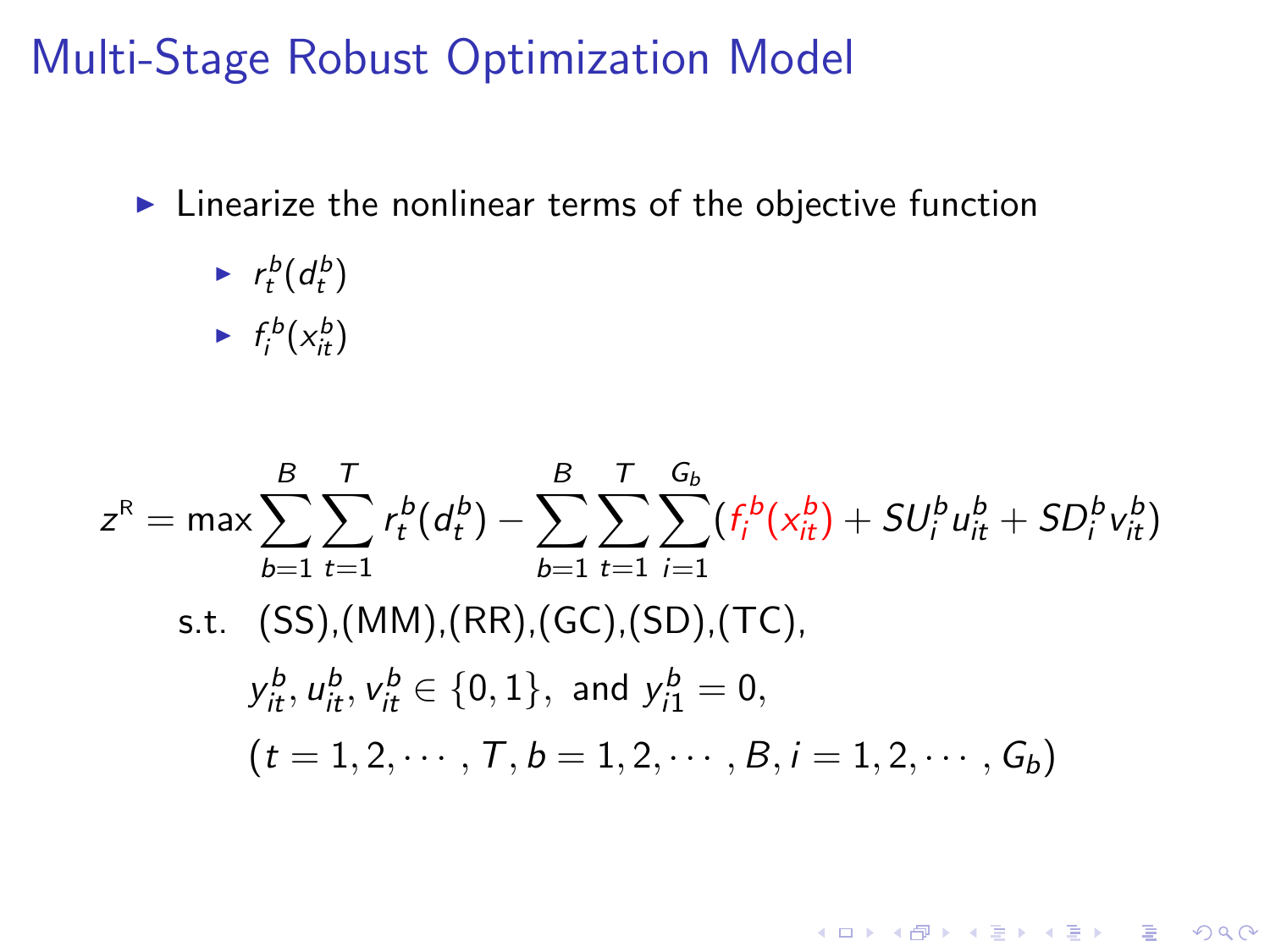#### Linearize  $r_t^b$  $\frac{d}{dt}$  $\int_{t}^{b}$  $\binom{b}{t}$

If the elasticity value is constant for the entire curve, the price-elastic demand curve will be:  $d_{t}^{b} = A_{t}^{b}({p_{t}^{b}})^{\alpha_{t}^{b}}.$ 

 $\blacktriangleright$  Linearize the price-elastic demand curve by a step-wise function.



Figure: Approximation of the Price-elastic Demand Curve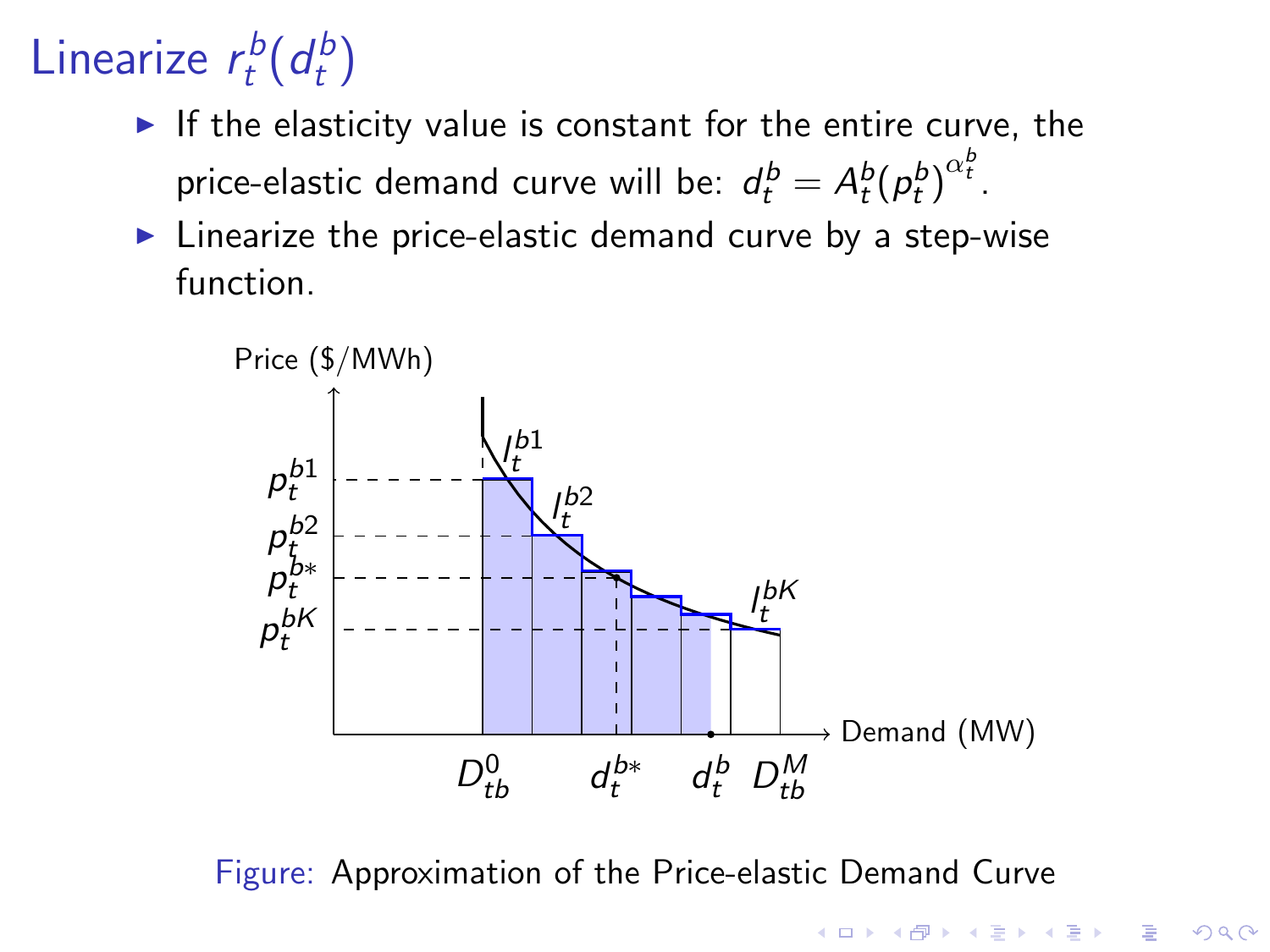#### Linearize  $r_t^b$  $\frac{d}{dt}$  $\int_{t}^{b}$  $\binom{b}{t}$

Inearize the curve by a  $K$ -piece step-wise function.

$$
\begin{array}{lll} & r_t^b(d_t^b) = \sum_{k=1}^K p_t^{bk} h_t^{bk}, d_t^b = \sum_{k=1}^K h_t^{bk}, 0 \leq h_t^k \leq \ell_t^{bk} \\ & (t = 1, 2, \cdots, T, b = 1, 2, \cdots, B, i = 1, 2, \cdots, G_b, k = 1, 2, \cdots, K) \end{array}
$$

K ロ ▶ K @ ▶ K 할 ▶ K 할 ▶ ... 할 ... 9 Q Q ·

$$
z^{R} = \max \sum_{b=1}^{B} \sum_{t=1}^{T} \sum_{k=1}^{K} p_{t}^{bk} h_{t}^{bk} - \sum_{b=1}^{B} \sum_{t=1}^{T} \sum_{i=1}^{G_{b}} (f_{t}^{b}(x_{it}^{b}) + SU_{i}^{b} u_{it}^{b} + SD_{i}^{b} v_{it}^{b})
$$

s.t. 
$$
(SS)
$$
, $(MM)$ , $(RR)$ , $(GC)$ , $(SD)$ , $(TC)$ , $(LB)$   
\n
$$
d_t^b = \sum_{k=1}^K h_t^{bk},
$$
\n
$$
0 \le h_t^k \le \ell_t^{bk},
$$
\n
$$
y_{it}^b, u_{it}^b, v_{it}^b \in \{0, 1\}, \text{ and } y_{i1}^b = 0.
$$
\n
$$
(t = 1, 2, \dots, T, b = 1, 2, \dots, B, i = 1, 2, \dots, G_b)
$$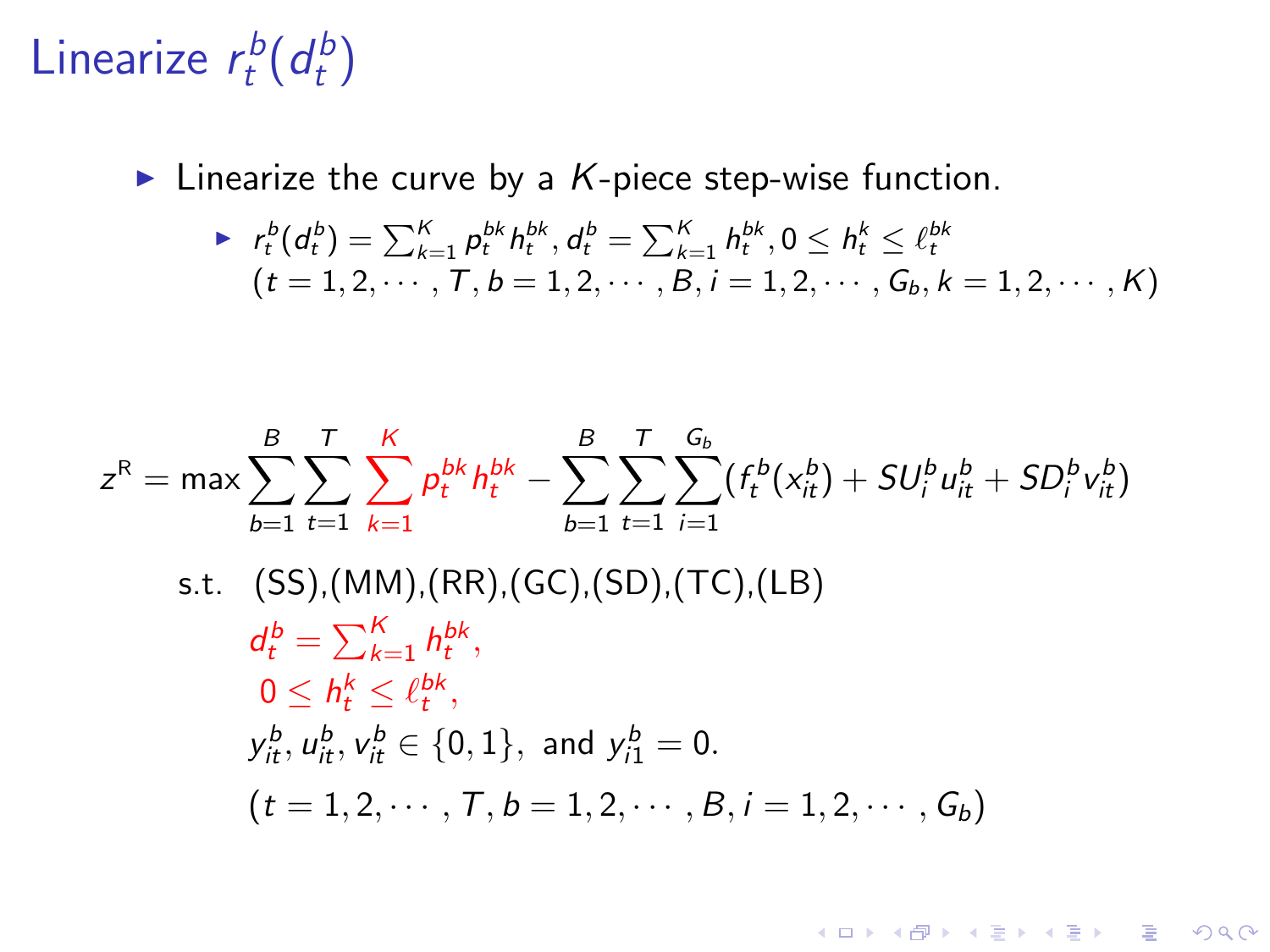#### Linearize  $f_i^b$  $i^{\text{cb}}(x_{it}^b)$

 $\blacktriangleright$  Linearize the cost function by an N-piece piecewise linear function:

• 
$$
\phi_{it}^{b} \geq \beta_{it}^{bj} y_{it}^{b} + \gamma_{it}^{bj} x_{it}^{b}
$$
.  
\n(*t* = 1, 2, ··· , *T*, *b* = 1, 2, ··· , *B*, *i* = 1, 2, ··· , *G*<sub>b</sub>, *j* = 1, 2, ··· , *N*)

$$
z^{R} = \max \sum_{b=1}^{B} \sum_{t=1}^{T} \sum_{k=1}^{K} p_{t}^{bk} h_{t}^{bk} - \sum_{b=1}^{B} \sum_{t=1}^{T} \sum_{i=1}^{G_{b}} (\phi_{it}^{b} + SU_{i}^{b} u_{it}^{b} + SD_{i}^{b} v_{it}^{b})
$$

K ロ ▶ K @ ▶ K 할 ▶ K 할 ▶ | 할 | ⊙Q @

s.t. (SS),(MM),(RR),(GC),(SD),(TC),(LB),  
\n
$$
d_t^b = \sum_{k=1}^K h_t^{bk}, 0 \le h_t^k \le l_t^{bk},
$$
\n
$$
\phi_{it}^b \ge \beta_{it}^{bj} y_{it}^b + \gamma_{it}^{bj} x_{it}^b,
$$
\n
$$
y_{it}^b, u_{it}^b, v_{it}^b \in \{0, 1\}, \text{ and } y_{i1}^b = 0.
$$
\n
$$
(t = 1, 2, \dots, T, b = 1, 2, \dots, B, i = 1, 2, \dots, G_b)
$$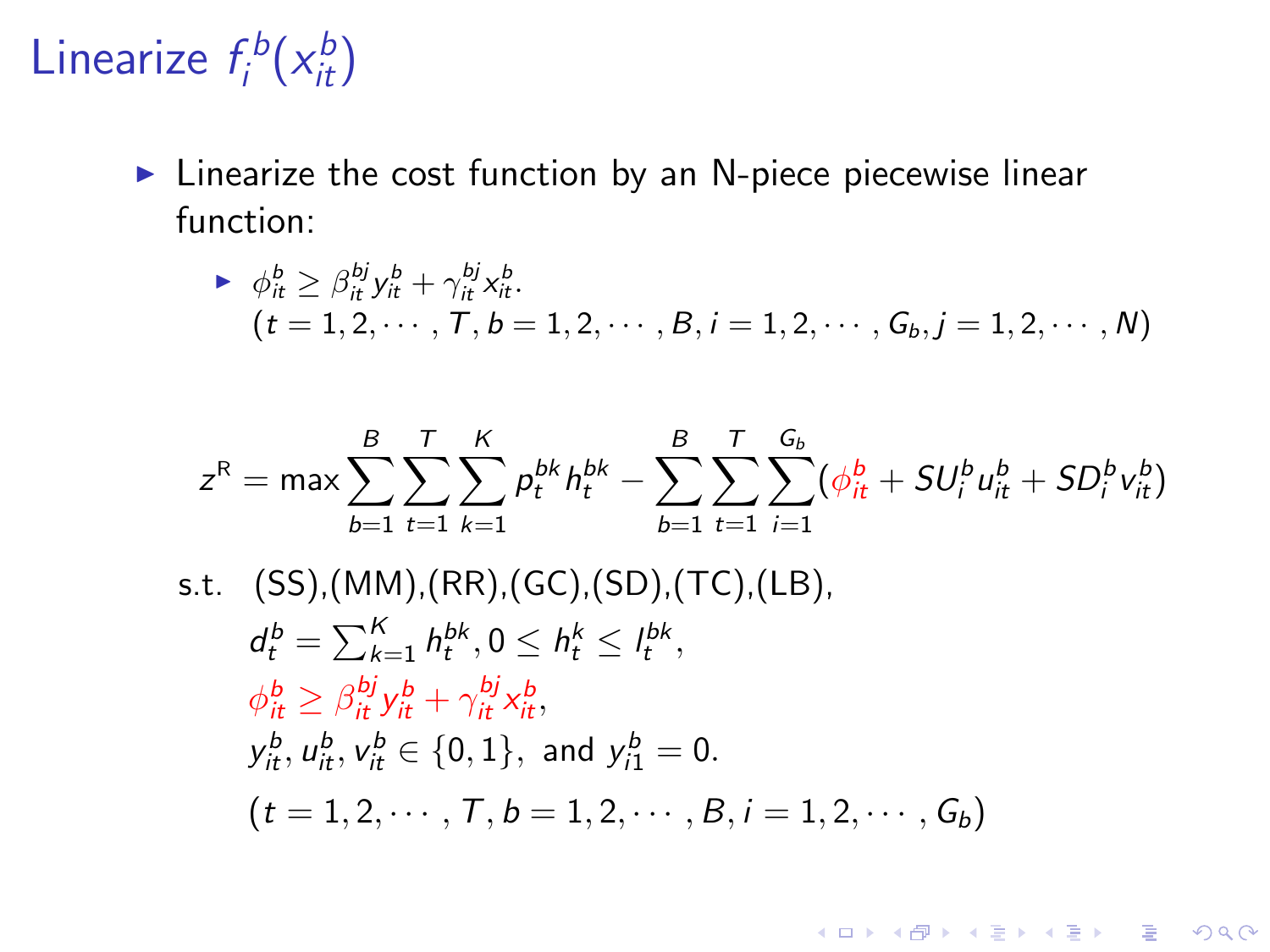#### Uncertainty Sets

#### Wind power output formulation

$$
\triangleright \mathcal{W} := \left\{ w \in \mathbb{R}^{|B| \times |T|} : w_t^b = W_t^{b*} + z_t^{b+} W_t^{b+} - z_t^{b-} W_t^{b-},
$$
  

$$
\sum_{t=1}^T (z_t^{b+} + z_t^{b-}) \le \pi^b, \forall t, \forall b \right\}
$$

 $\blacktriangleright$  Remark:

- ►  $W_t^{b*}$  is the predicted value for wind power output in period t at bus b, and  $W_t^{b+}$ ,  $W_t^{b-}$  are the allowed maximum deviations above and below  $W_t^{b*}$ , respectively. This interval can usually be generated by using quantiles.
- $\blacktriangleright$   $\pi^b$  is cardinality budget to restrict the number of time periods in which the wind power output is far away from its forecasted value at bus b.

**KORKAR KERKER E VOOR** 

 $\blacktriangleright$  Wind power reaches upper bound  $(z_t^{b+}=1)$ , lower bound  $(z_t^{b-}=1)$ , or forecasted value  $(z_t^{b+}=z_t^{b-}=0)$ .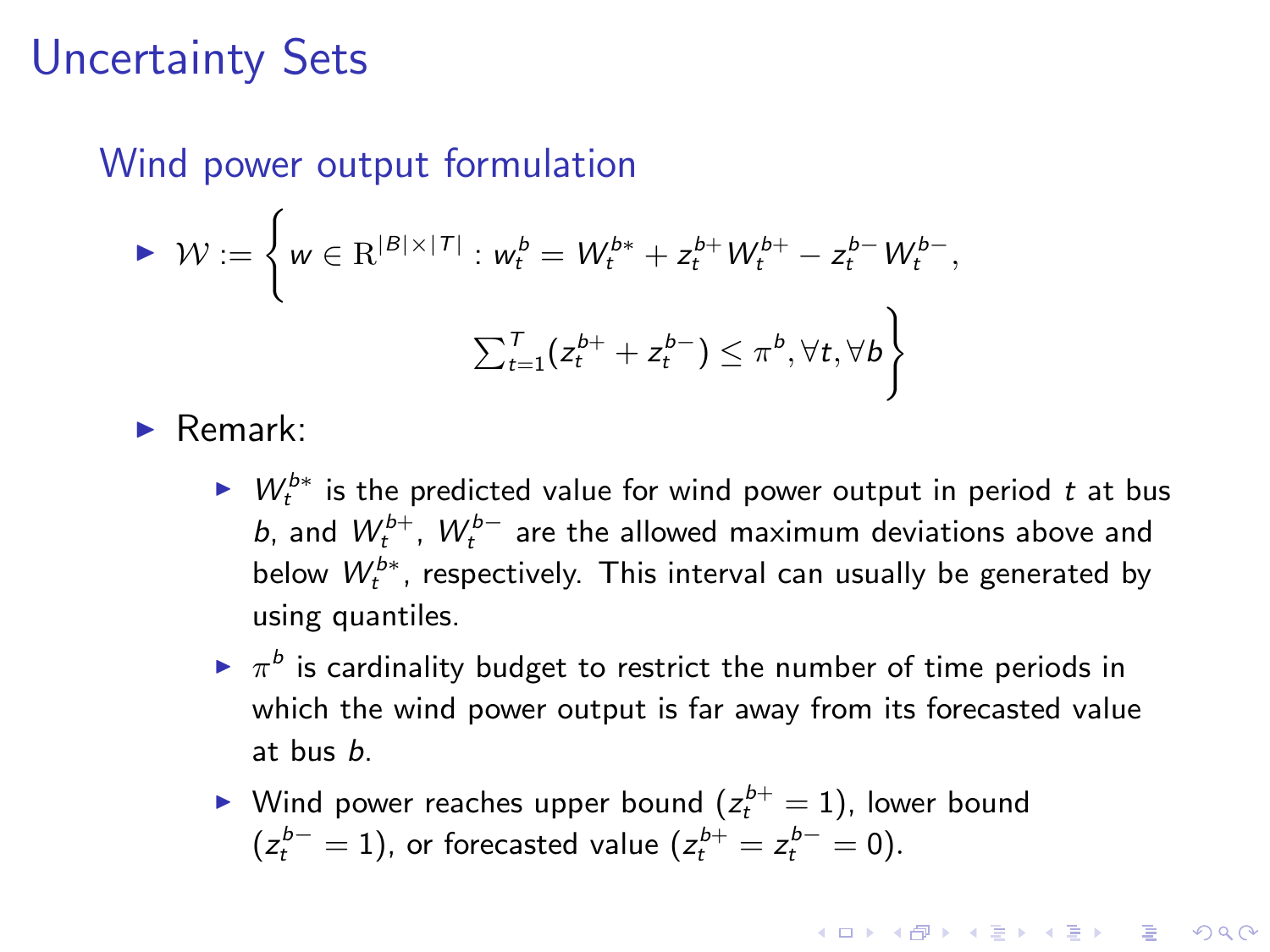#### Uncertainty Sets

Uncertain demand response curve formulation

$$
\triangleright \Pi = \{ \epsilon : -\hat{\epsilon}_t^{bk} \le \epsilon_t^{bk} \le \hat{\epsilon}_t^{bk}, -\kappa_t^b \le \sum_{k \in K} \epsilon_t^{bk} \le \kappa_t^b, \forall t = 1, \cdots, T, \forall k = 1, \cdots, K, \forall b = 1, \cdots, B. \}
$$

**K ロ ▶ K @ ▶ K 할 X X 할 X 및 할 X X Q Q O** 

 $\blacktriangleright$  Remark:

 $\epsilon_t^{bk}$  is the deviation of  $p_t^{bk}$ ,  $\hat{\epsilon}_t^{bk}$  is the upper limit of  $\epsilon_t^{bk}$ ,  $\kappa_t^b$  is used to adjust the robustness.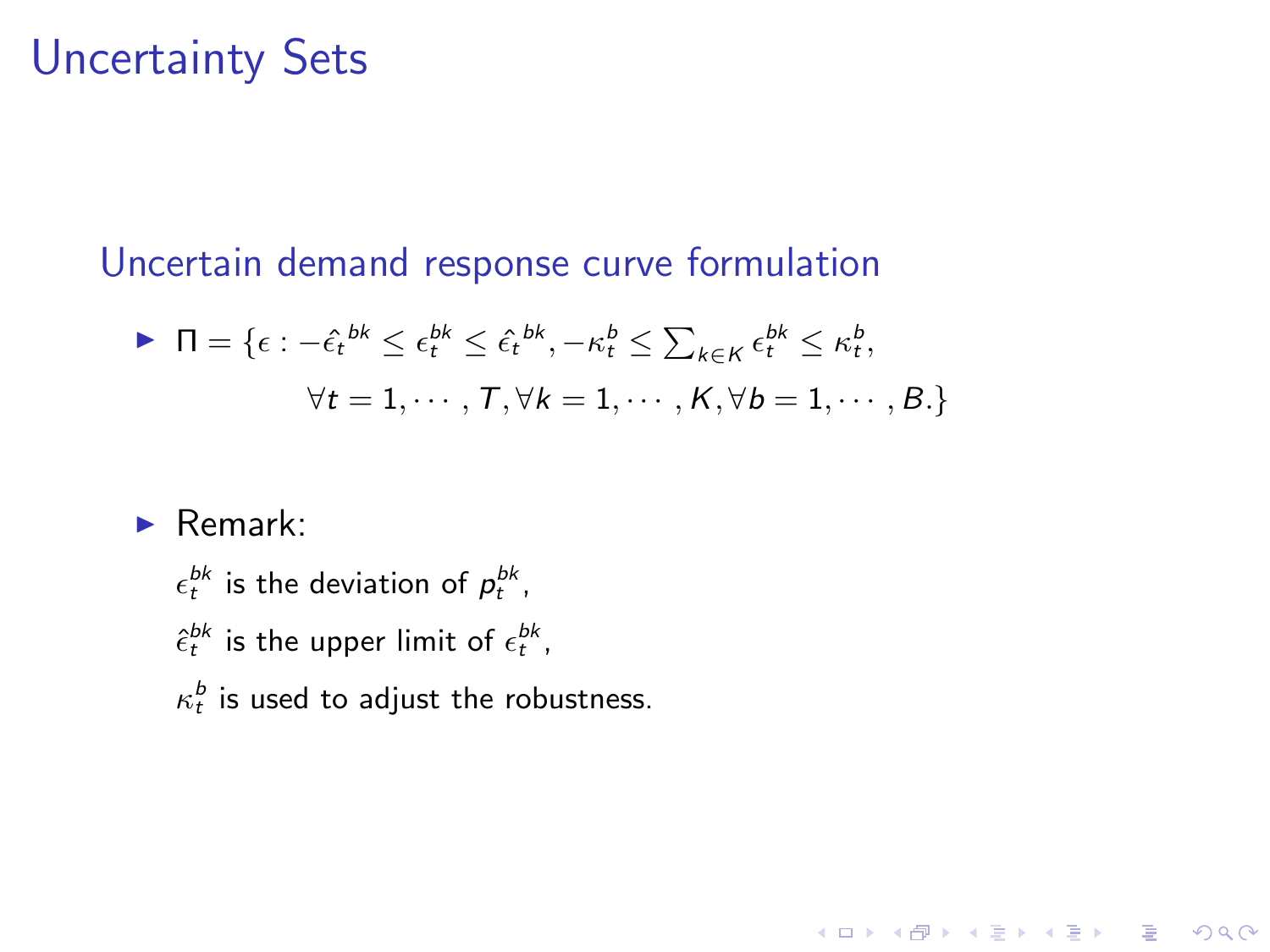### Uncertainty Sets

Uncertain demand response curve representation:



Figure: The Uncertainty of Price-elastic Demand Curve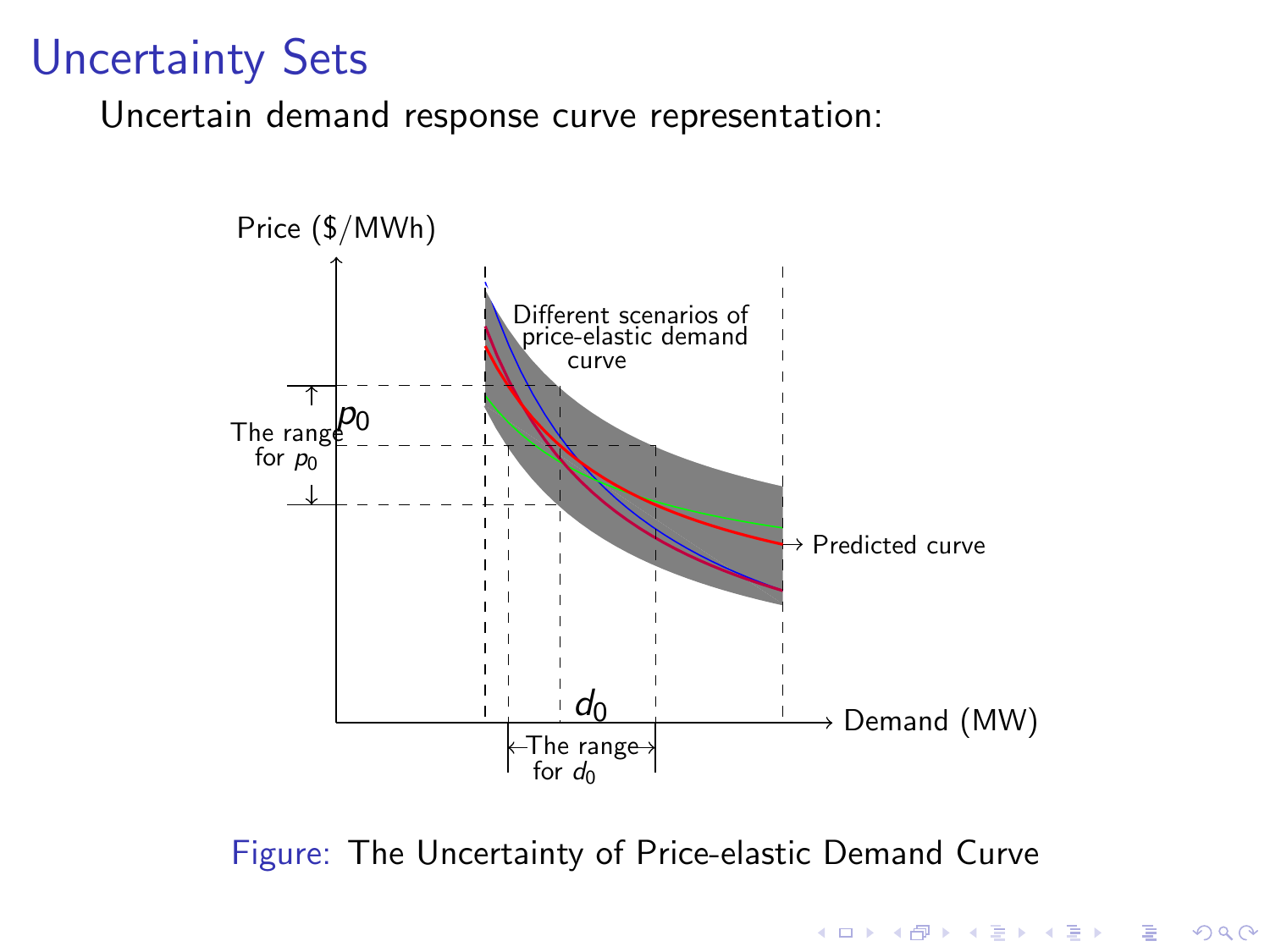$\blacktriangleright$  The formulation of the multi-stage robust optimization problem is:

$$
\max_{y, u, v} -\sum_{b=1}^{B} \sum_{t=1}^{T} \sum_{i=1}^{G_b} (3U_i^b u_h^b + 5D_i^b v_h^b) + \min_{w \in W} \max_{x, h \in X} (\min_{\epsilon \in \Pi} \sum_{b=1}^{B} \sum_{t=1}^{T} \sum_{k=1}^{K} (p_t^{bk} + \epsilon_t^{bk}) h_t^{bk} - \sum_{b=1}^{B} \sum_{t=1}^{T} \sum_{i=1}^{G_b} \phi_{it}^b)
$$
\n
$$
\text{s.t.} \quad \text{(SS),(MM)},
$$
\n
$$
y_h^b, y_h^b, y_h^b \in \{0, 1\}, \text{ and } y_1^b = 0,
$$
\n
$$
(t = 1, 2, \dots, T, b = 1, 2, \dots, B, i = 1, 2, \dots, G_b)
$$
\n
$$
\mathcal{X} = \left\{ (x, h) : (RR), (GC), (SD), (TC), (LB)
$$
\n
$$
\phi_h^b \ge \alpha_h^{bj} v_h^b + \beta_h^{bj} v_h^b,
$$
\n
$$
(t = 1, 2, \dots, T, b = 1, 2, \dots, B, i = 1, 2, \dots, G_b)
$$
\n
$$
d_t^b = \sum_{k=1}^{K} h_t^{bk}, \quad 0 \le h_t^{bk} \le h_t^{bk}.
$$
\n
$$
(t = 1, 2, \dots, T, b = 1, 2, \dots, B, k = 1, 2, \dots, K) \right\}
$$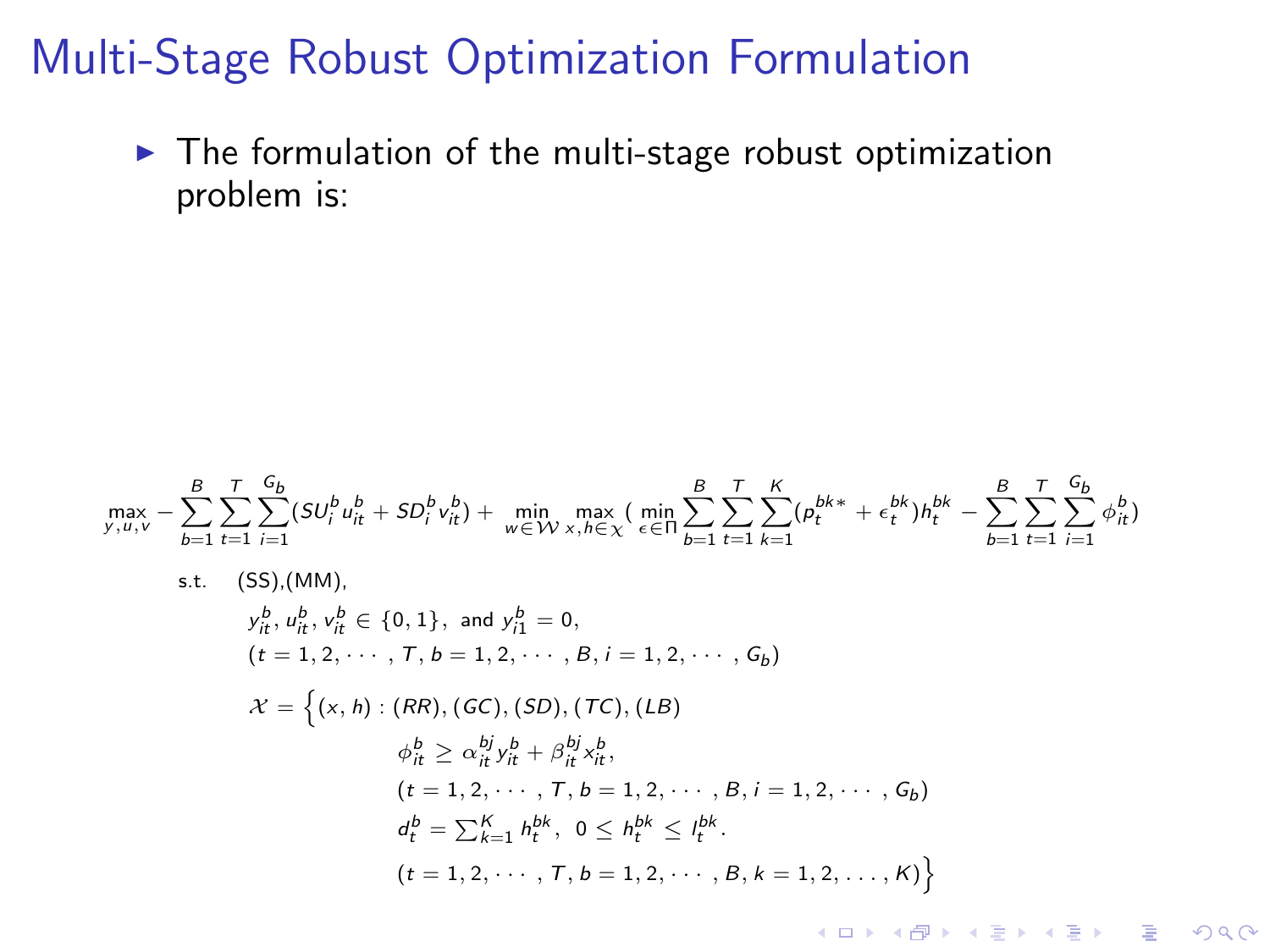- $\blacktriangleright$  The formulation of the multi-stage robust optimization problem is:
	- First stage: unit commitment decisions  $y, u, v$

$$
\max_{y, u, v} -\sum_{b=1}^{B} \sum_{t=1}^{T} \sum_{i=1}^{G_b} (SU_i^b u_h^b + SD_i^b v_h^b) + \min_{w \in W} \max_{x, h \in X} (\min_{\epsilon \in \Pi} \sum_{b=1}^{B} \sum_{t=1}^{T} \sum_{k=1}^{K} (p_t^{bk} + \epsilon_t^{bk}) h_t^{bk} - \sum_{b=1}^{B} \sum_{t=1}^{T} \sum_{i=1}^{G_b} \phi_h^b)
$$
\ns.t. (SS), (MM),  
\n
$$
y_h^b, y_h^b, y_h^b \in \{0, 1\}, \text{ and } y_1^b = 0,
$$
  
\n
$$
(t = 1, 2, \dots, T, b = 1, 2, \dots, B, i = 1, 2, \dots, G_b)
$$
  
\n
$$
\mathcal{X} = \left\{ (x, h) : (RR), (GC), (SD), (TC), (LB)
$$
  
\n
$$
\phi_h^b \ge \alpha_h^{kj} v_h^b + \beta_h^{kj} v_h^b,
$$
  
\n
$$
(t = 1, 2, \dots, T, b = 1, 2, \dots, B, i = 1, 2, \dots, G_b)
$$
  
\n
$$
d_t^b = \sum_{k=1}^{K} h_t^{bk}, 0 \le h_t^{bk} \le h_t^{bk}.
$$
  
\n
$$
(t = 1, 2, \dots, T, b = 1, 2, \dots, B, k = 1, 2, \dots, K)
$$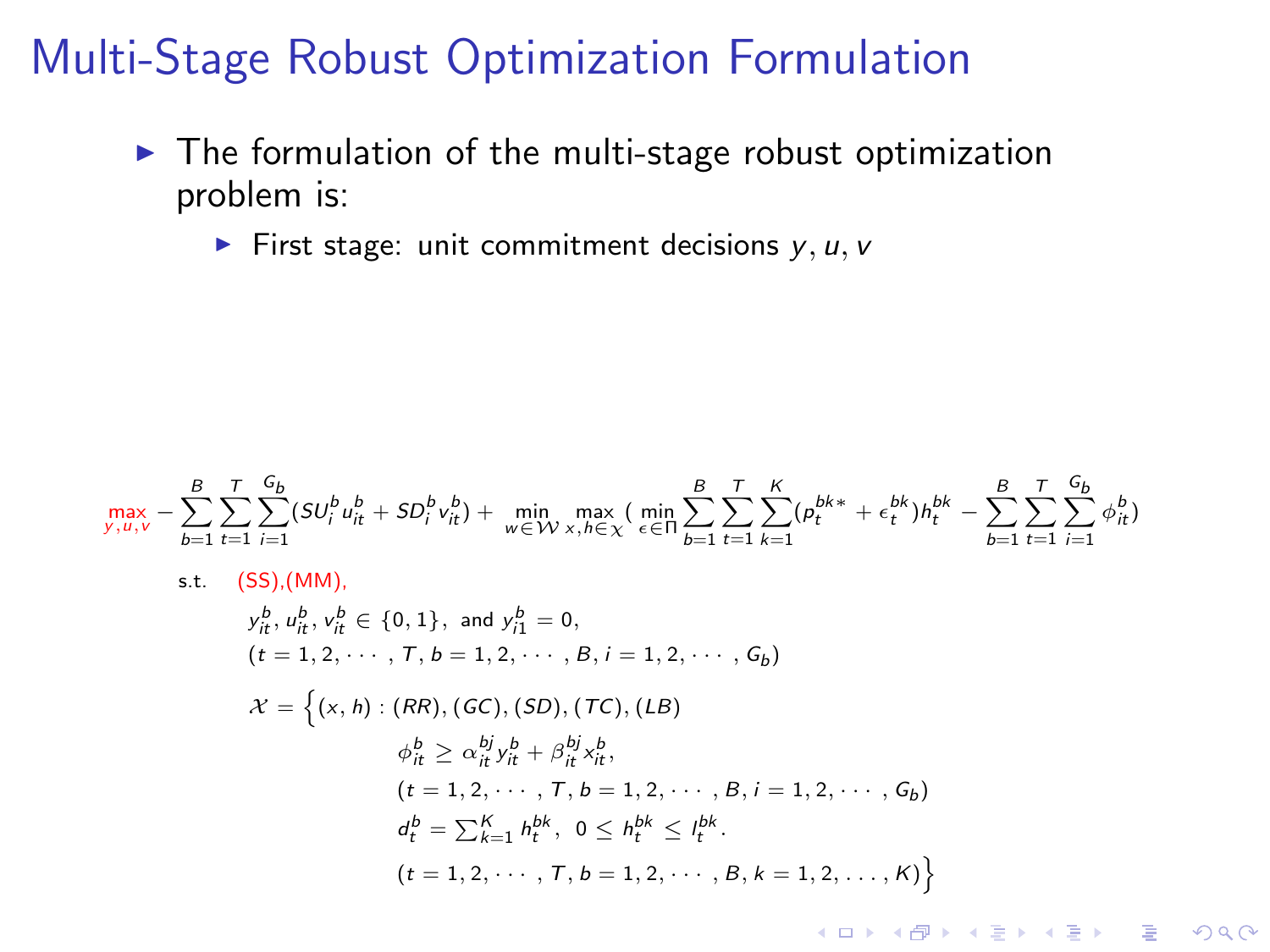- $\blacktriangleright$  The formulation of the multi-stage robust optimization problem is:
	- First stage: unit commitment decisions  $y, u, v$
	- $\triangleright$  Second stage: economic dispatch amount under the worst-case wind power output scenario

 $\frac{G_b}{\sum}$  $\frac{G_b}{\sum}$  $\max_{y, u, v} - \sum_{i=1}^{B}$  $\frac{1}{2}$  $\sum_{i=1}^{G_b} (SU_i^b u_{it}^b + SD_i^b v_{it}^b) + \min_{w \in W} \max_{x, h \in \chi} (\min_{\epsilon \in \Pi} \sum_{b=1}^B$  $\frac{1}{2}$  $\sum_{k=1}^K (p_t^{bk*} + \epsilon_t^{bk})h_t^{bk} - \sum_{b=1}^B$  $\sum_{k=1}^{k}$  $\frac{1}{2}$  $\sum_{i=1} \phi_{it}^b$  $_{b=1}$  $t=1$  $_{b=1}$  $t=1$  $_{b=1}$  $t=1$ s.t. (SS),(MM),  $y_{it}^b, u_{it}^b, v_{it}^b \in \{0, 1\}, \text{ and } y_{i1}^b = 0,$  $(t = 1, 2, \cdots, T, b = 1, 2, \cdots, B, i = 1, 2, \cdots, G_b)$  $\mathcal{X} = \{(x, h) : (RR), (GC), (SD), (TC), (LB)\}$  $\phi_{it}^b \geq \alpha_{it}^{bj} y_{it}^b + \beta_{it}^{bj} x_{it}^b,$  $(t = 1, 2, \cdots, T, b = 1, 2, \cdots, B, i = 1, 2, \cdots, G_b)$  $d_t^b = \sum_{k=1}^K h_t^{bk}, \ 0 \leq h_t^{bk} \leq l_t^{bk}.$  $(t = 1, 2, \cdots, T, b = 1, 2, \cdots, B, k = 1, 2, \ldots, K)$ **KORKARA KERKER SAGA**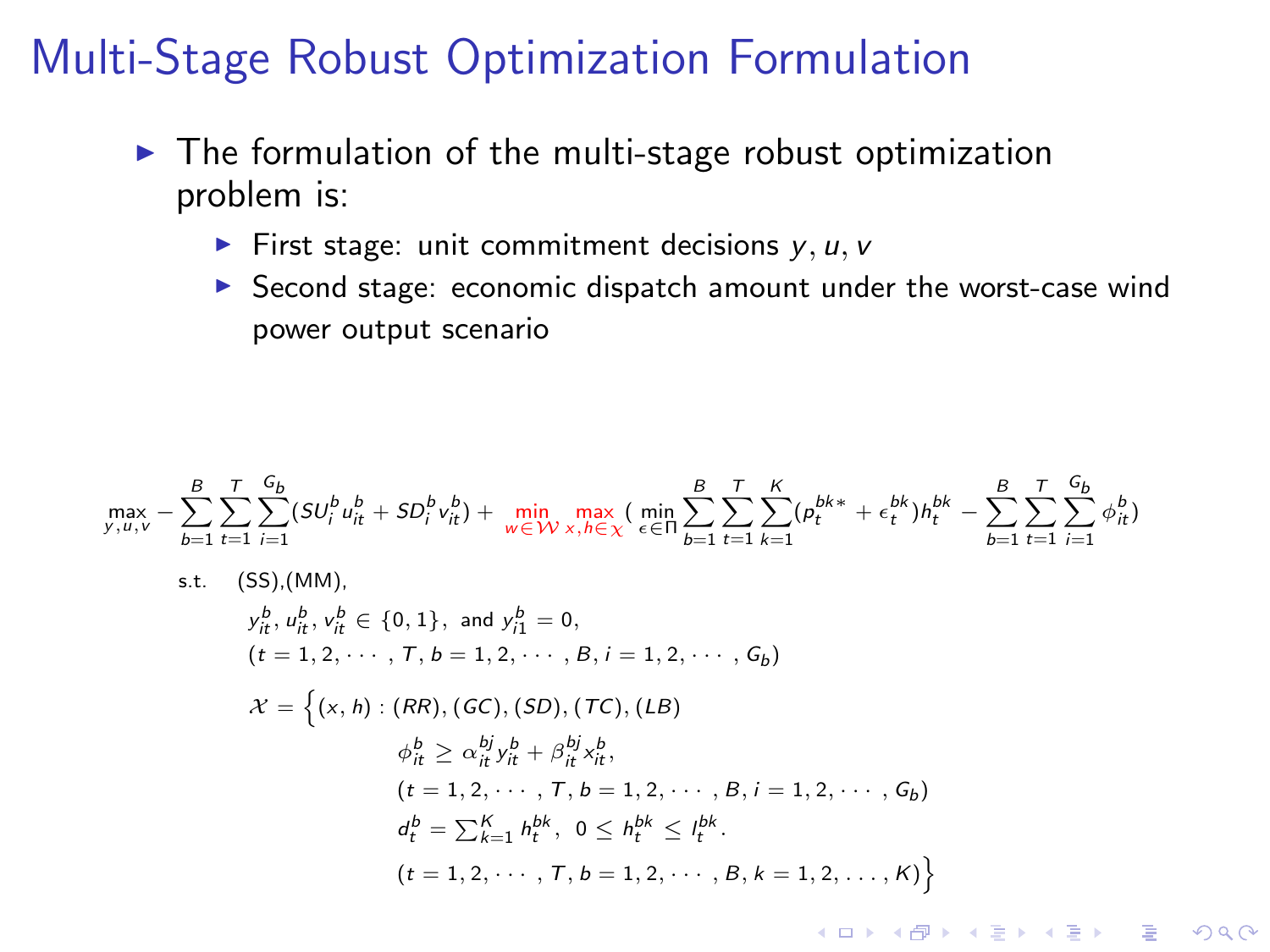- $\triangleright$  The formulation of the multi-stage robust optimization problem is:
	- First stage: unit commitment decisions  $y, u, v$
	- $\triangleright$  Second stage: economic dispatch amount under the worst-case wind power output scenario
	- $\blacktriangleright$  Third stage: the worst-case price-elastic demand curve

 $\max_{y, u, v} - \sum_{i=1}^{B}$  $_{b=1}$  $\frac{1}{2}$  $t=1$  $\frac{G_b}{\sum}$  $\sum_{i=1}^{G_b} (SU_i^b u_{it}^b + SD_i^b v_{it}^b) + \min_{w \in W} \max_{x, h \in \chi} \left( \min_{\epsilon \in \Pi} \sum_{b=1}^B \right)$  $_{b=1}$  $\frac{1}{2}$  $t=1$  $\sum_{k=1}^{k}$  $\sum_{k=1}^K (p_t^{bk*} + \epsilon_t^{bk})h_t^{bk} - \sum_{b=1}^B$  $_{b=1}$  $\frac{1}{2}$  $t=1$  $\frac{G_b}{\sum}$  $\sum_{i=1} \phi_{it}^b$ s.t. (SS),(MM),  $y_{it}^b, u_{it}^b, v_{it}^b \in \{0, 1\}, \text{ and } y_{i1}^b = 0,$  $(t = 1, 2, \cdots, T, b = 1, 2, \cdots, B, i = 1, 2, \cdots, G_b)$  $\mathcal{X} = \{(x, h) : (RR), (GC), (SD), (TC), (LB)\}$  $\phi_{it}^b \geq \alpha_{it}^{bj} y_{it}^b + \beta_{it}^{bj} x_{it}^b,$  $(t = 1, 2, \cdots, T, b = 1, 2, \cdots, B, i = 1, 2, \cdots, G_b)$  $d_t^b = \sum_{k=1}^K h_t^{bk}, \ 0 \leq h_t^{bk} \leq l_t^{bk}.$  $(t = 1, 2, \cdots, T, b = 1, 2, \cdots, B, k = 1, 2, \ldots, K)$ 

**KORKARA KERKER SAGA**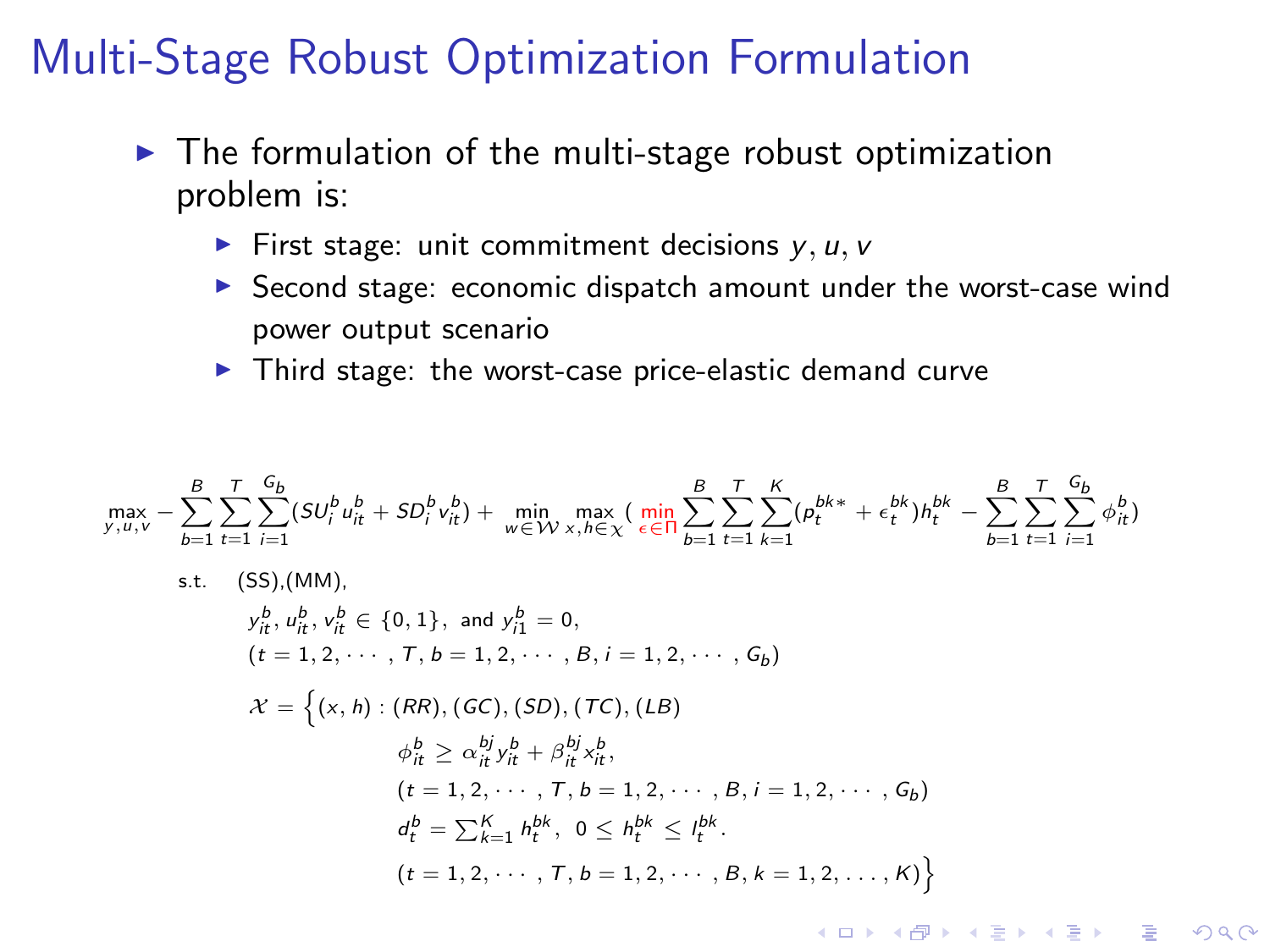- $\blacktriangleright$  The formulation of the multi-stage robust optimization problem is:
	- First stage: unit commitment decisions  $y, u, v$
	- $\triangleright$  Second stage: economic dispatch amount under the worst-case wind power output scenario
	- $\blacktriangleright$  Third stage: the worst-case price-elastic demand curve

$$
\max_{y, u, v} (\hat{a}^T u + \hat{b}^T v) + \min_{w \in W} \max_{x, h, \phi \in \chi} (\min_{\epsilon \in \prod} \epsilon^T h + \hat{c}^T h - \hat{e}^T \phi)
$$
\ns.t. 
$$
\hat{A}y + \hat{B}u + \hat{C}v \le 0, y, u, v \in \{0, 1\}
$$
\n
$$
\mathcal{X} = \left\{\hat{D}x \le \hat{F}y + \hat{g},
$$
\n
$$
\hat{P}x - \hat{J}\phi \le \hat{K}y, \hat{R}h \le \hat{q},
$$
\n
$$
\hat{T}x + \hat{S}h \le \hat{s} + \hat{O}w, x, h \ge 0\right\}
$$
\n
$$
\Pi = \left\{\hat{U}\epsilon \ge \hat{m}\right\}
$$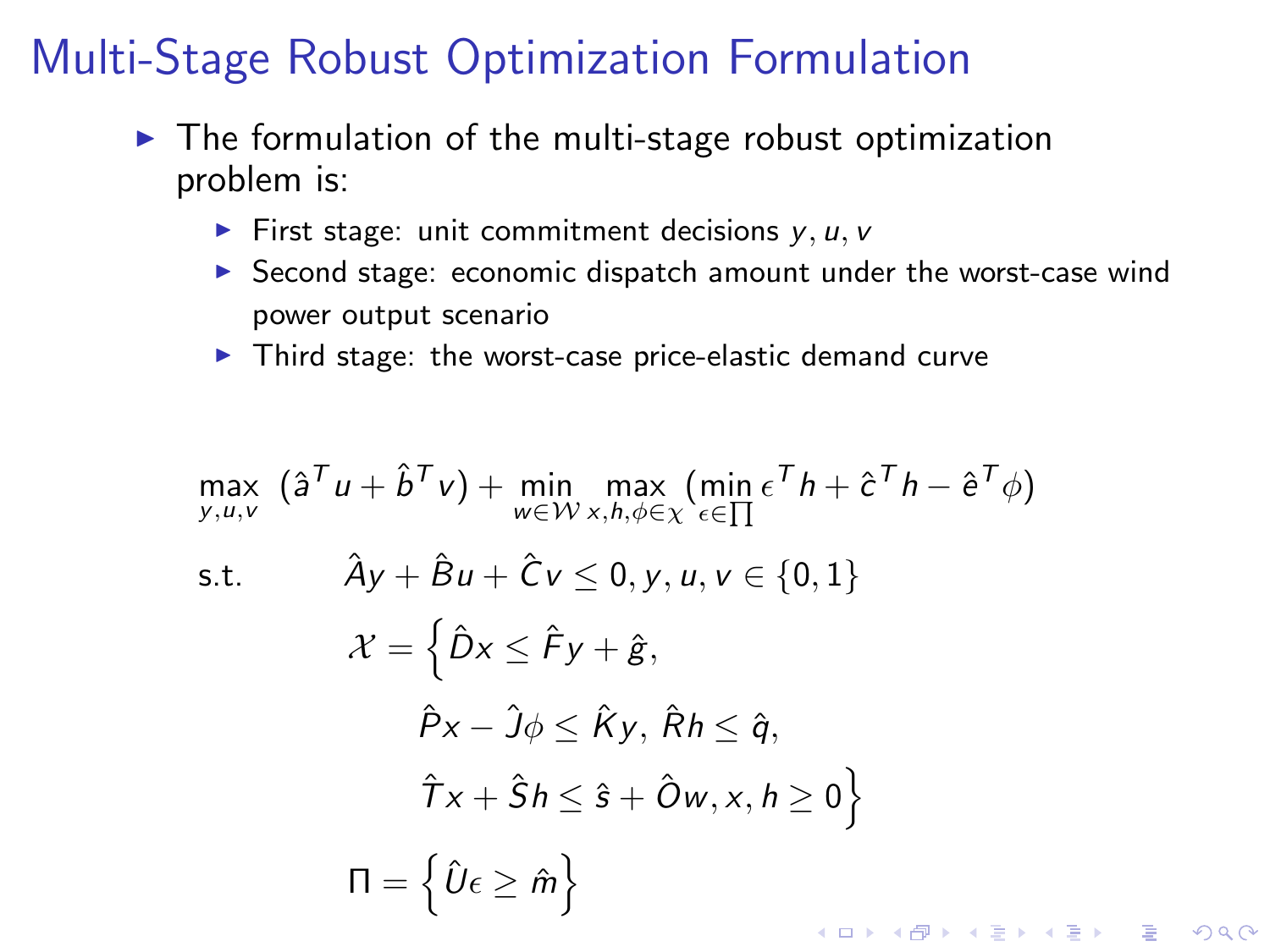#### Bender's Decomposition

 $\triangleright$  Dualize the constraints in  $\Pi$  and combine them with the second stage constraints

$$
\max_{y, u, v} (\hat{a}^T u + \hat{b}^T v) + \min_{w \in W} \max_{x, h, \phi, \theta \in \overline{\chi}} (\hat{m}^T \theta + \hat{c}^T h - \hat{e}^T \phi)
$$
  
s.t.  $\hat{A}y + \hat{B}u + \hat{C}v \le 0$ ,  
 $y, u, v \in \{0, 1\}$   
 $\overline{\chi} = \chi \cap \left\{\hat{U}^T \theta - h \le 0, \theta \ge 0\right\}$ 

K ロ K K (P) K (E) K (E) X (E) X (P) K (P)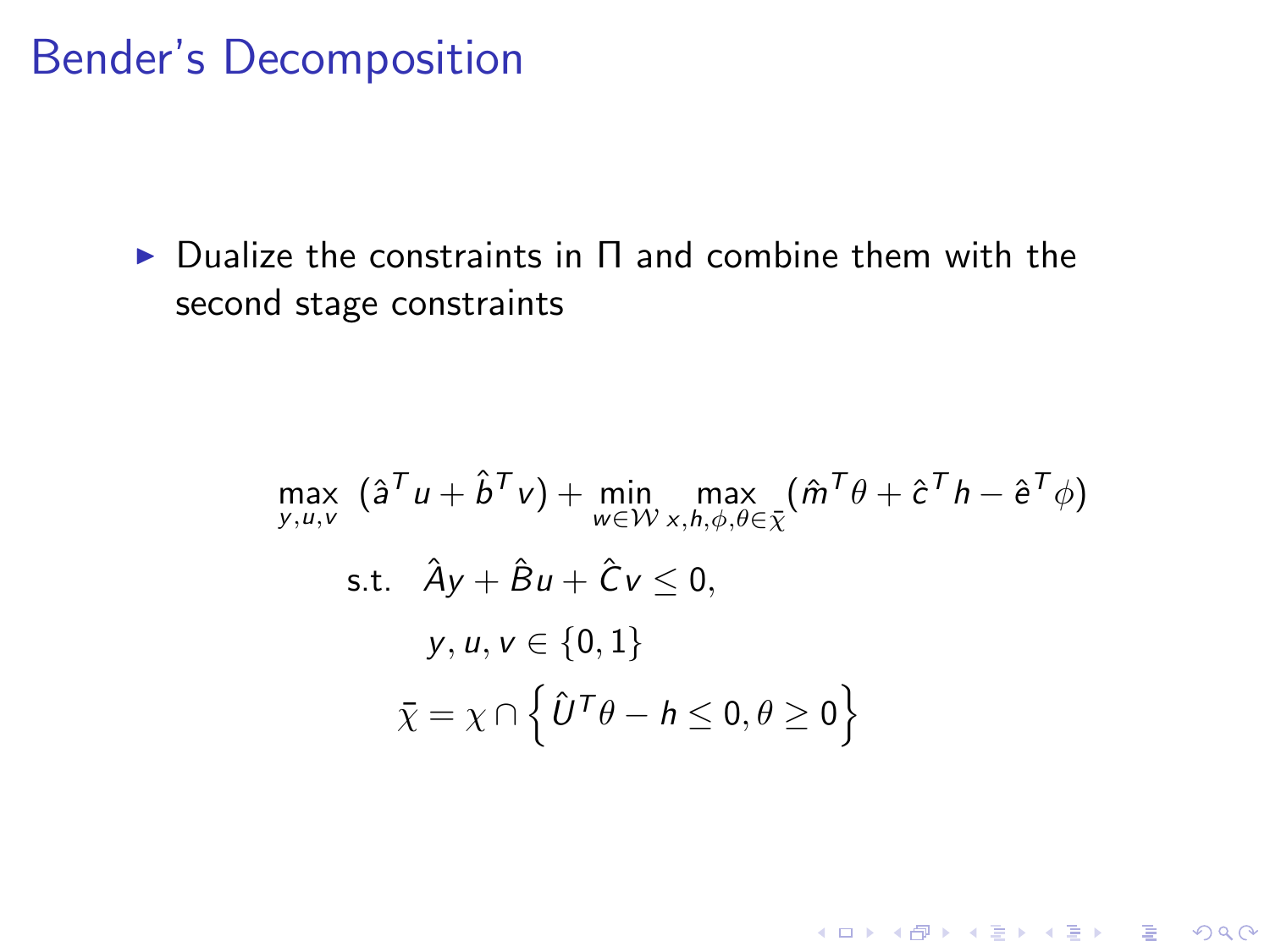### Bender's Decomposition

#### Dualize the remaining constraints in  $\bar{x}$

<span id="page-32-0"></span>
$$
\omega(y) = \min_{w \in \mathcal{W}, \gamma, \lambda, \tau, \mu, \eta} (\hat{F}y + \hat{g})^T \gamma + (\hat{K}y)^T \lambda + \hat{q}^T \tau + (\hat{s} + \hat{O}w)^T \mu
$$
  
s.t.  $\hat{D}^T \gamma + \hat{P}^T \lambda + \hat{T}^T \mu \ge 0$ ,  $\hat{J}^T \lambda = \hat{e}$ ,  
 $\hat{R}^T \tau + \hat{S}^T \mu - \eta \ge \hat{c}$ ,  $\hat{U} \eta \ge \hat{m}$ ,  
 $\gamma, \lambda, \tau, \mu, \eta \ge 0$ .

K ロ ▶ K @ ▶ K 할 ▶ K 할 ▶ | 할 | ⊙Q @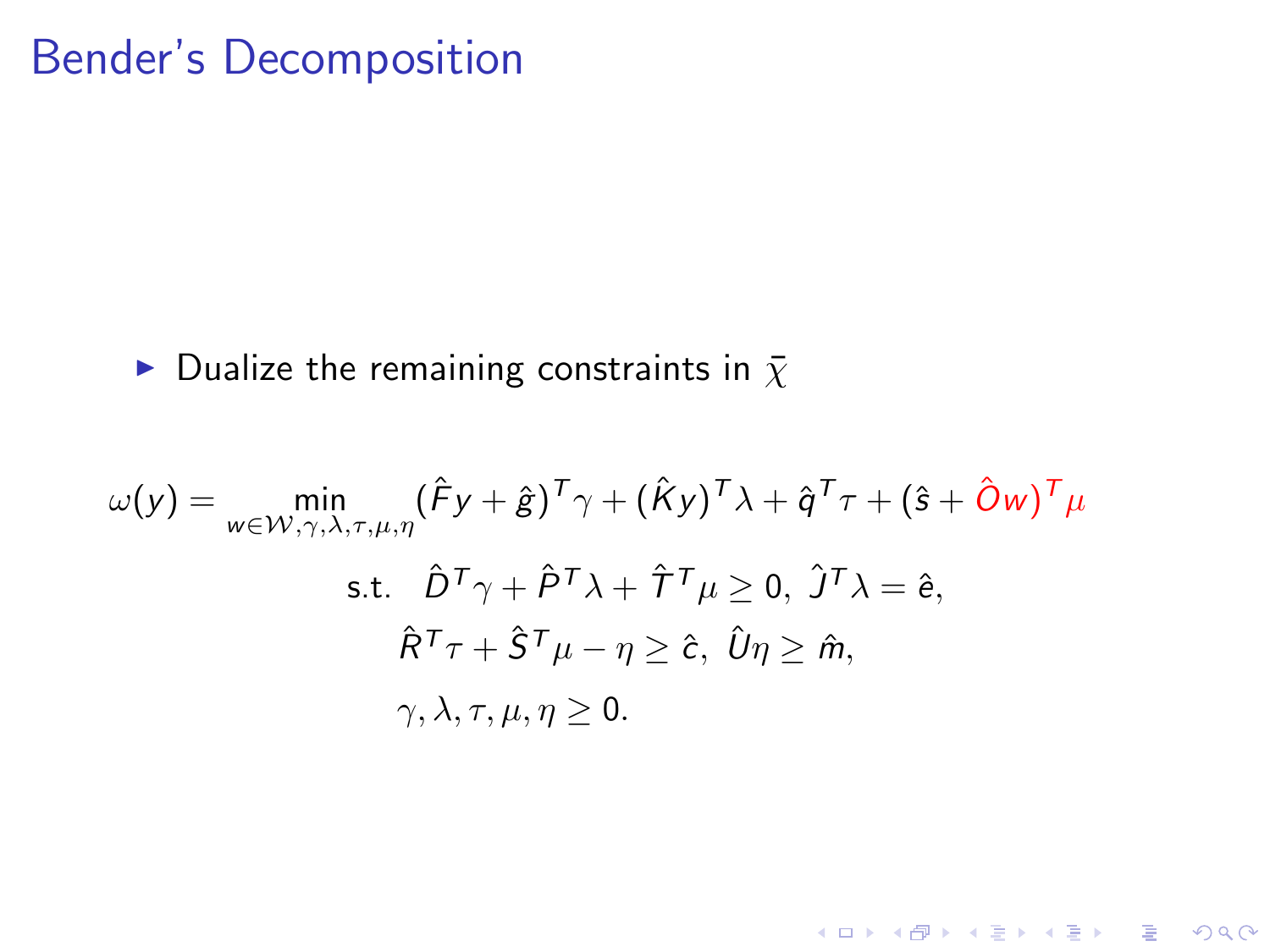### Bilinear Terms

 $\blacktriangleright$  Replace the bilinear terms:  $w^{\mathcal{T}} \hat{\mathcal{O}}^{\mathcal{T}} \mu$ 

$$
\blacktriangleright \hbox{ Let } \hat O^{\mathcal T} \mu = \sigma
$$

 $\blacktriangleright$  Using the uncertainty set  $W$ 

<span id="page-33-0"></span>
$$
w^T \sigma = \sum_{t=1}^T \sum_{b=1}^B \sigma_t^b w_t^b
$$
  
=  $\sum_{t=1}^T \sum_{b=1}^B \sigma_t^b (W_t^{b*} + z_t^{b+} W_t^{b+} - z_t^{b-} W_t^{b-})$   
=  $\sum_{t=1}^T \sum_{b=1}^B (\sigma_t^b W_t^{b*} + \sigma_t^{b+} W_t^{b+} + \sigma_t^{b-} W_t^{b-})$   
s.t.  $\sigma_t^b = (\hat{O}^T \mu)_t^b$ ,  
 $\sigma_t^{b+} \ge -M z_t^{b+}, \sigma_t^{b+} \ge \sigma_t^b - M(1 - z_t^{b+}),$   
 $\sigma_t^{b-} \ge -M z_t^{b-}, \sigma_t^{b-} \ge -\sigma_t^b - M(1 - z_t^{b-}),$   
 $\sum_{t=1}^T (z_t^{b+} + z_t^{b-}) \le \pi^b$ .  
 $(t = 1, 2, \dots, T, b = 1, 2, \dots, B)$ 

 $OQ$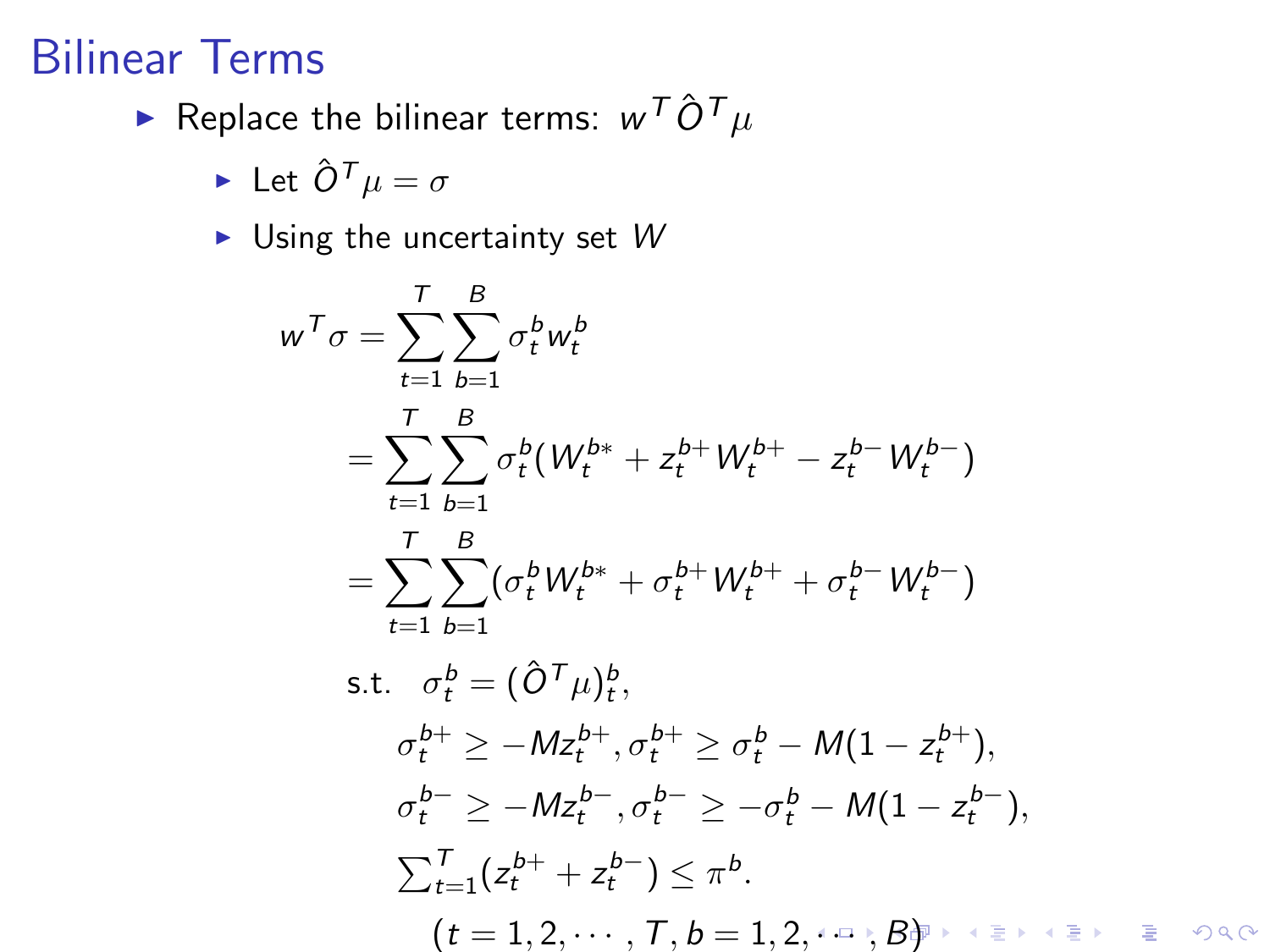#### Master Problem

- $\triangleright$  Use the Benders' decomposition algorithm to solve the three-stage robust optimization problem.
- $\triangleright$  Denote  $\theta$  as the second-stage optimal objective value.
- $\triangleright$  Add feasibility and optimality cuts to solve the problem iteratively.

<span id="page-34-0"></span>Master problem

$$
\omega^{\mathcal{P}} = \max_{y, u, v} \hat{a}^{\mathcal{T}} u + \hat{b}^{\mathcal{T}} v + \theta
$$
  
s.t.  $\hat{A}y + \hat{B}u + \hat{C}v \le 0$ ,  
Feasibility cuts,

Optimality cuts,

$$
y,u,v\in\{0,1\}.
$$

**KOD KARD KED KED E VOOR**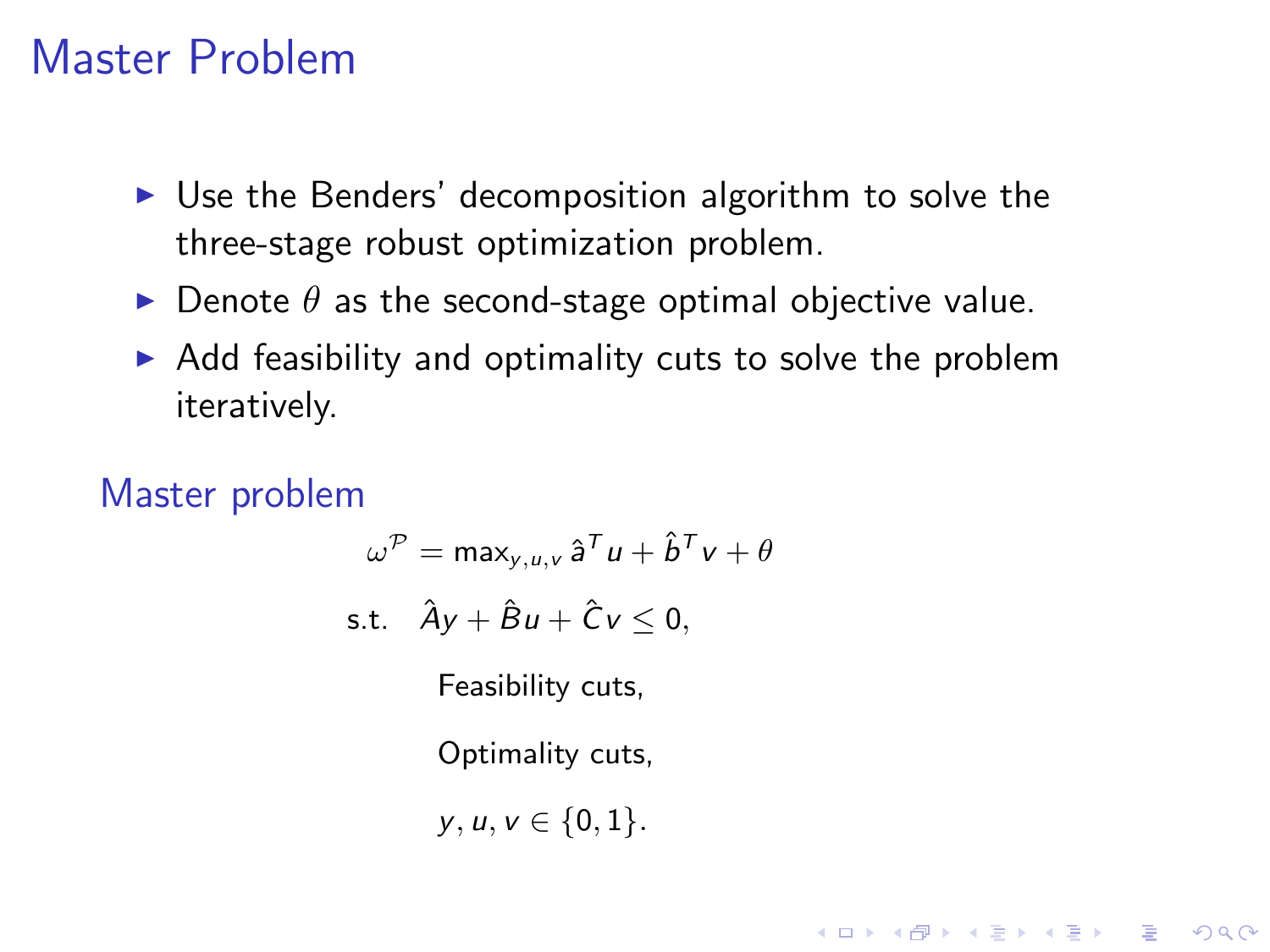#### Feasibility Cuts

- Infeasibility detection: use L-shaped method to detect infeasibility and generate feasibility cuts:
	- If  $\omega^f(y) = 0$ , y is feasible.
	- $\blacktriangleright$  If  $\omega^f(y) < 0$ , generate a feasibility cut  $\omega^f(y) \geq 0.$

#### Feasibility detection

$$
\omega^f(y) = \min_{w \in \mathcal{W}, \hat{\gamma}, \hat{\tau}, \hat{\mu}, \hat{\eta}} (\hat{F}y + \hat{g})^T \hat{\gamma} + \hat{q}^T \hat{\tau} + \hat{s}^T \hat{\mu} + (W^*)^T \hat{\sigma} + (W^*)^T \hat{\sigma}^+ + (W^-)^T \hat{\sigma}^-
$$
  
s.t.  $\hat{D}^T \hat{\gamma} + \hat{T}^T \hat{\mu} \ge 0$ ,  
 $\hat{R}^T \hat{\tau} + \hat{S}^T \hat{\mu} \ge 0$ ,  
 $\hat{M}_1^T \hat{\sigma} + \hat{M}_2^T \hat{\sigma}^+ + \hat{M}_3^T \hat{\sigma}^- + \hat{N}^T z \le \hat{X}$ ,  
 $\hat{\gamma}, \hat{\tau}, \hat{\mu}, \hat{\sigma}, \hat{\sigma}^+, \hat{\sigma}^- \in [0, 1]$ 

**KORK ERKER ADE YOUR**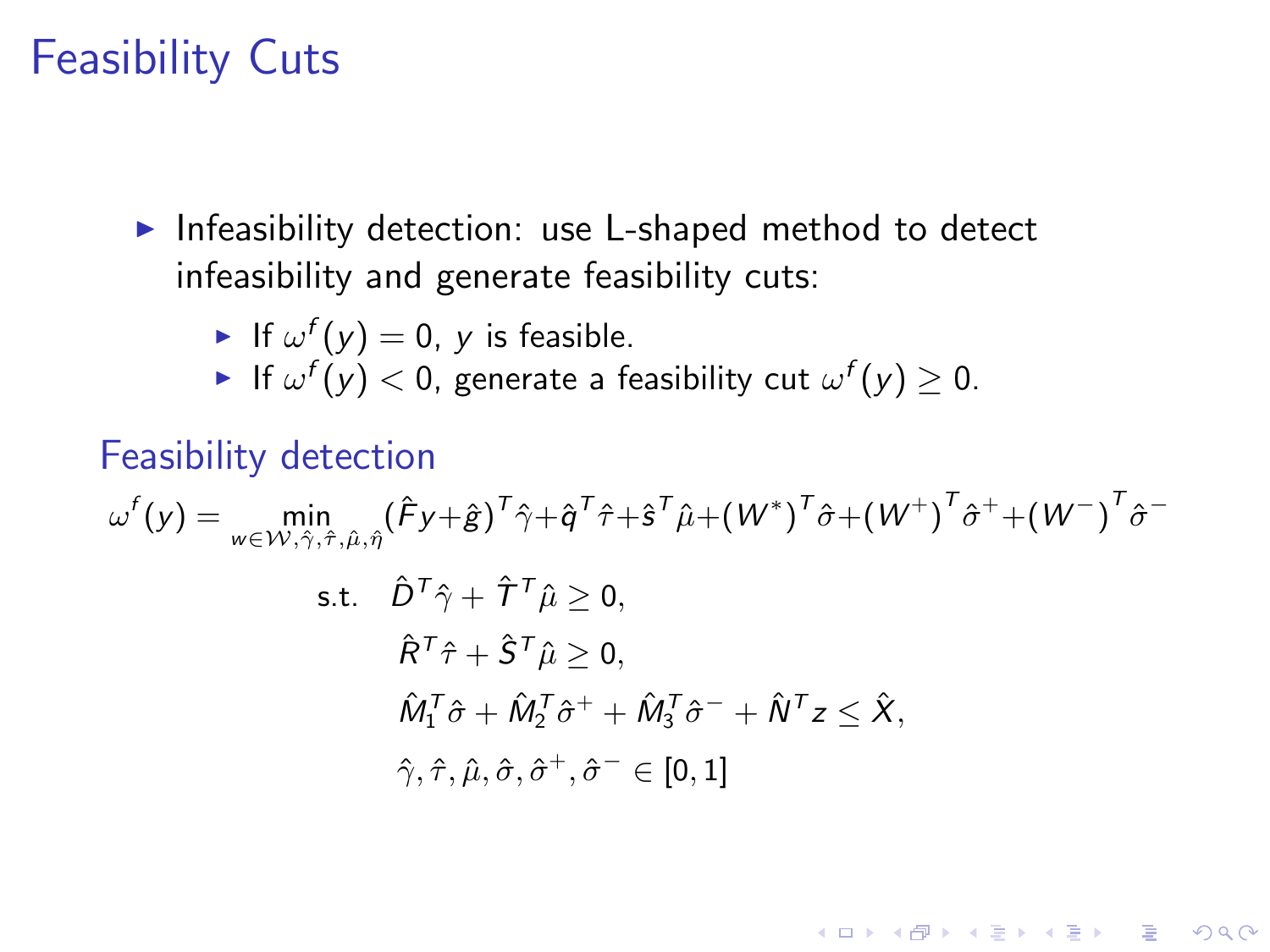### Optimality Cuts

- Solve the master problem to get  $\theta$
- If  $\theta > \omega(y)$ , generate an optimality cut  $\theta \leq \omega(y)$

$$
\omega(y) = \min_{w \in W, \gamma, \lambda, \tau, \mu, \eta} (\hat{F}y + \hat{g})^T \gamma + (\hat{K}y)^T \lambda + \hat{q}^T \tau + (\hat{s} + \hat{O}w)^T \mu
$$
  
s.t.  $\hat{D}^T \gamma + \hat{P}^T \lambda + \hat{T}^T \mu \ge 0, \ \hat{J}^T \lambda = \hat{e},$   
 $\hat{R}^T \tau + \hat{S}^T \mu - \eta \ge \hat{c}, \ \hat{U} \eta \ge \hat{m},$   
 $\gamma, \lambda, \tau, \mu, \eta \ge 0.$ 

K ロ ▶ K @ ▶ K 할 ▶ K 할 ▶ | 할 | © 9 Q @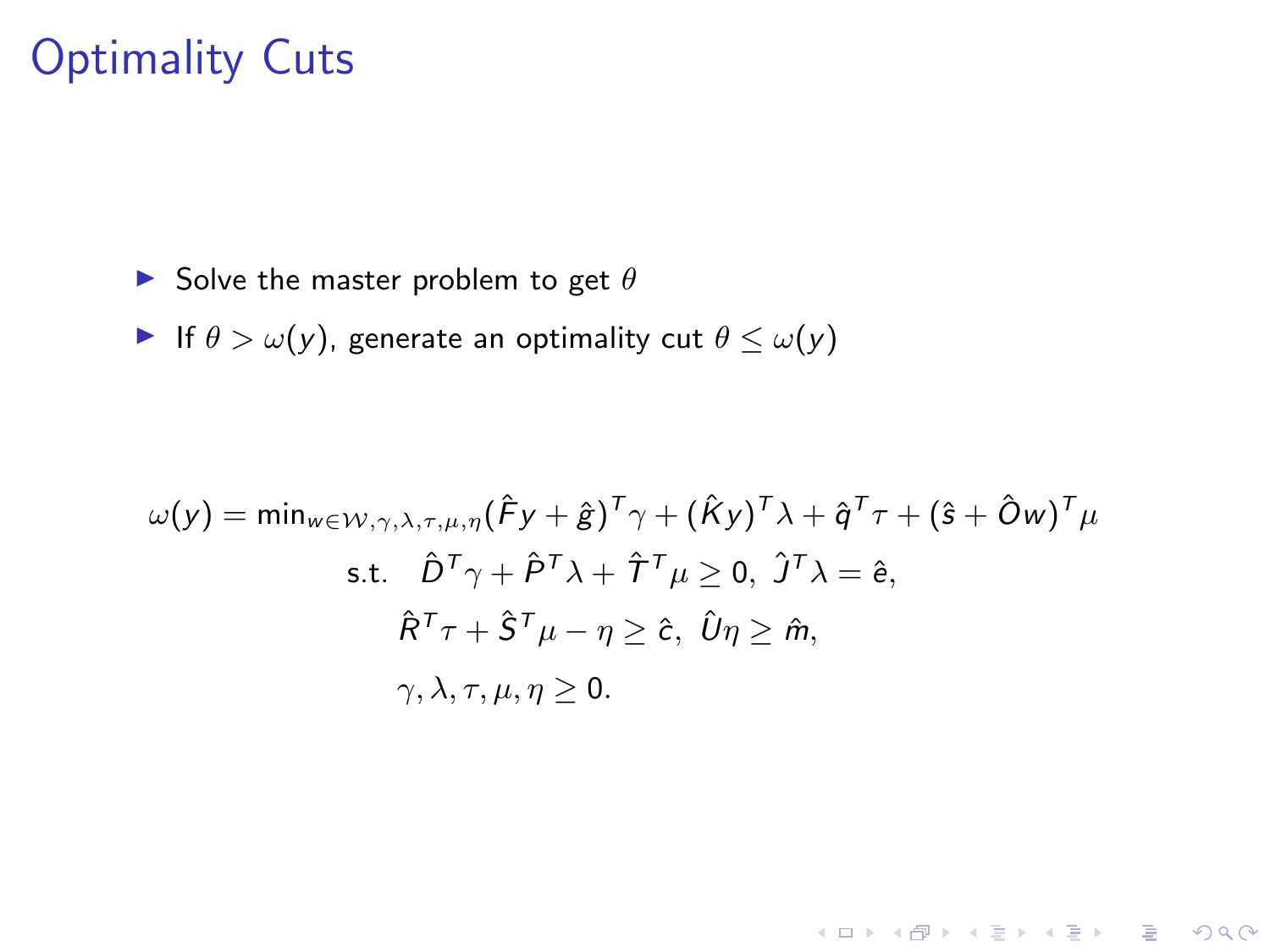# Algorithm Scheme



重  $-990$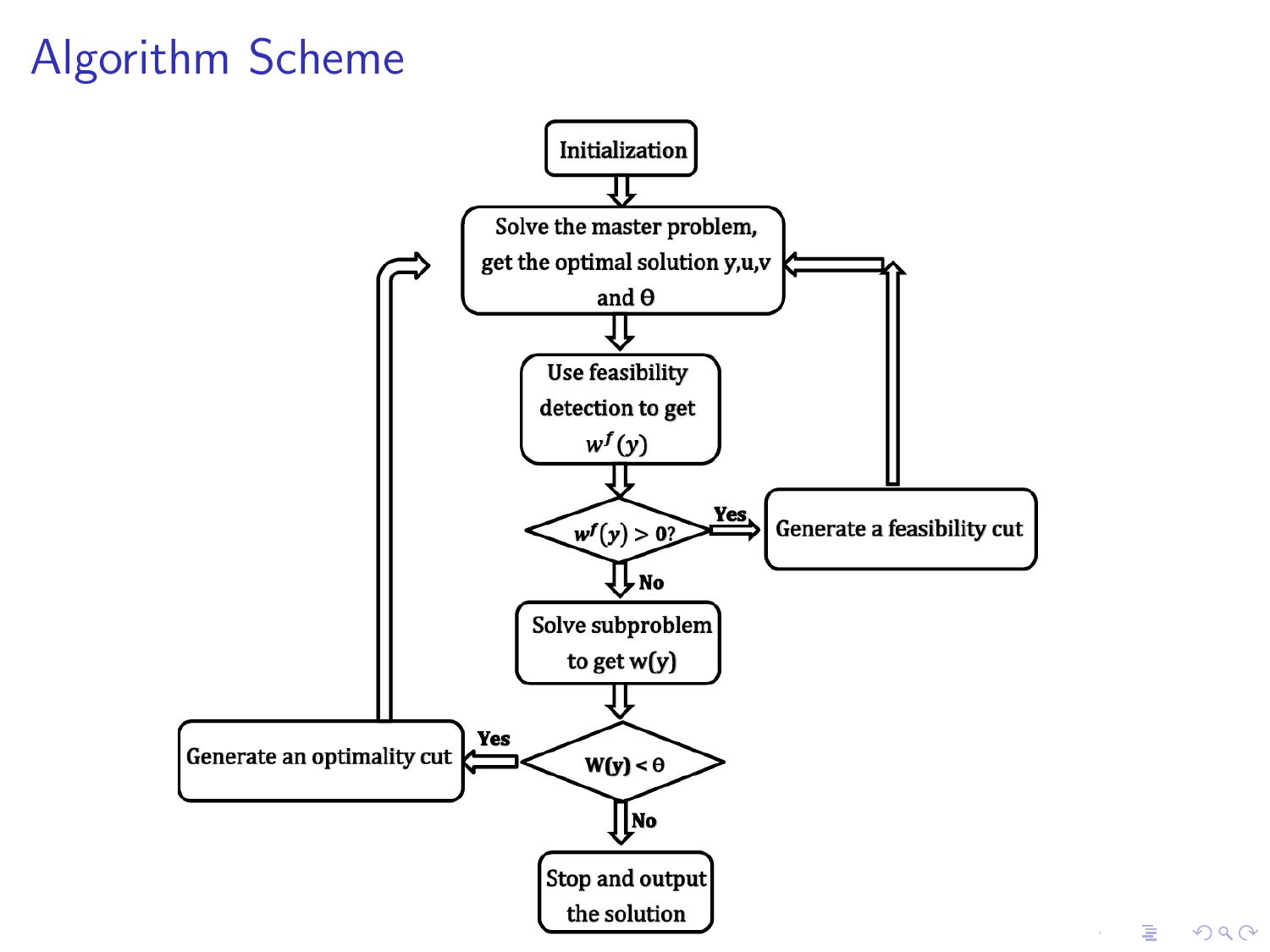### Computational Experiments

- ► ILOG CPLEX 12.1, Intel Quad Core 2.40GB, 8GB memory
- $\triangleright$  118 Buses, 186 transmission lines, 24 time period
- $\blacktriangleright$  The pattern of the wind power output is based on the statistics from National Renewable Energy Laboratory (NREL).



B

 $2Q$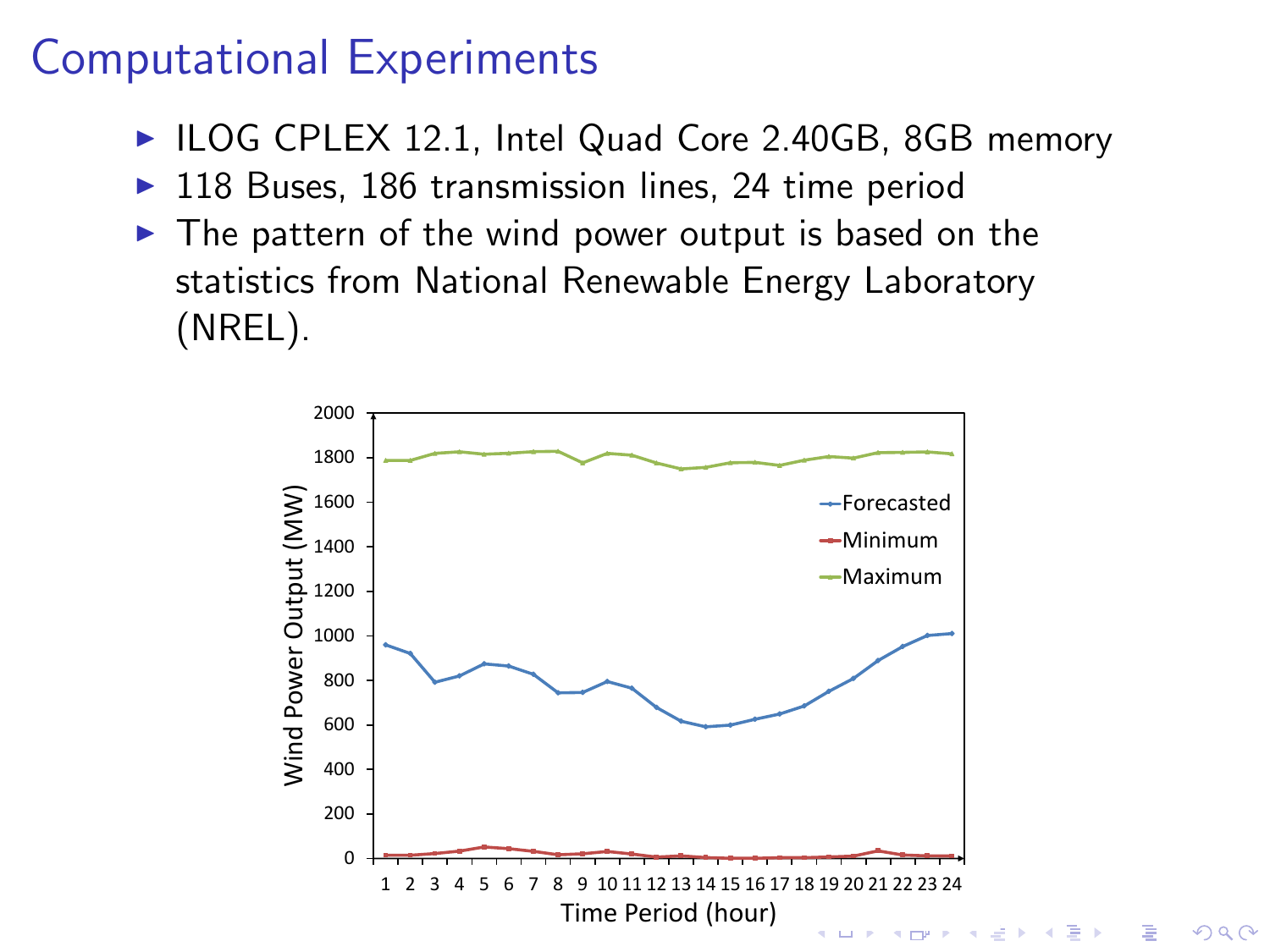### Effectiveness of Demand Response

 $\triangleright$  Without demand response (CD) vs with deterministic demand response (DR).

| $\pi$ | System | ULC    | Time(s) | Cuts |
|-------|--------|--------|---------|------|
| 2     | CD     | 12.518 | 320     | 11   |
|       | DR     | 12.239 | 579     | 10   |
| 4     | CD.    | 12.624 | 413     | 15   |
|       | DR     | 12.368 | 713     | 11   |
| 6     | CD     | 12.722 | 893     | 14   |
|       | DR     | 12.455 | 1005    | 13   |
| 8     | CD     | 12.814 | 1126    | 14   |
|       | DR     | 12.553 | 1318    | 14   |

 $\triangleright$  Under the worst-case wind power output scenario, the case with demand response has less unit load cost than the case without demand response given the same wind cardinality budget  $\pi$ .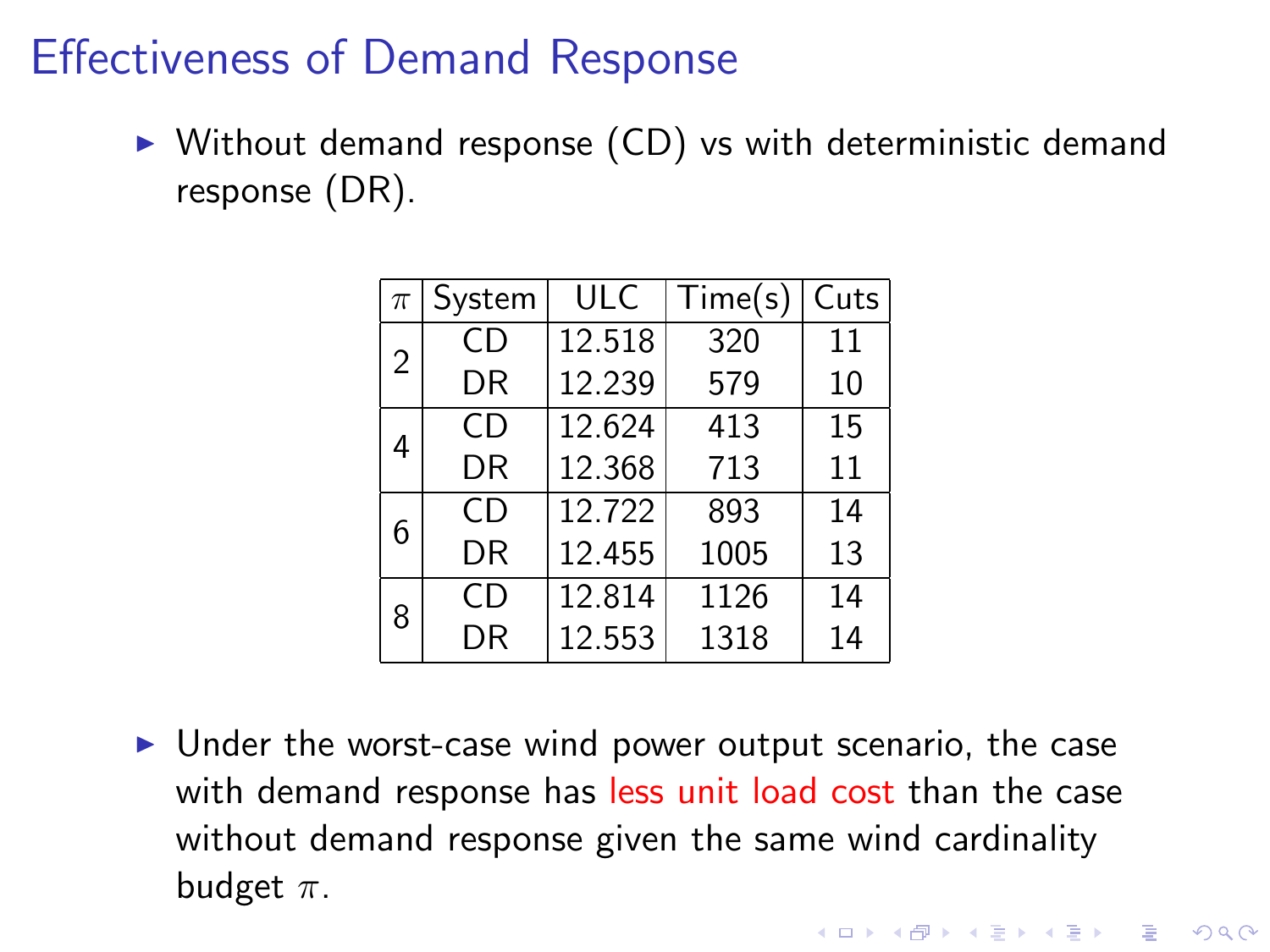# Wind Power Output and Demand Response Uncertainties

 $\triangleright$  Both wind power output and demand response uncertainties.

| $\pi$ | $\epsilon$ | <b>ULC</b> | $S.W.(e+6)$ | Consumer<br>$(e+6)$ | $Supplier(e+6)$ |
|-------|------------|------------|-------------|---------------------|-----------------|
|       | 0          | 12.239     | 7.03246     | 4.09943             | 2.93303         |
| 2     | 5          | 12.205     | 6.51834     | 4.10654             | 2.4118          |
|       | 10         | 12.002     | 6.01348     | 4.11373             | 1.89975         |
|       | 0          | 12.368     | 7.01773     | 4.08626             | 2.93147         |
| 4     | 5          | 12.339     | 6.50367     | 4.09272             | 2.41095         |
|       | 10         | 12.142     | 5.99897     | 4.10004             | 1.89893         |
|       | 0          | 12.445     | 7.00967     | 4.07826             | 2.93141         |
| 6     | 5          | 12.416     | 6.49478     | 4.08475             | 2.41003         |
|       | 10         | 12.221     | 5.99113     | 4.09229             | 1.89884         |

 $\triangleright \pi$  increases  $\rightarrow$  ULC increases and both consumer surplus and supplier surplus decrease.

KID KA KERKER KID KO

 $\triangleright$  more demand response uncertainty  $\rightarrow$  lower total social welfare.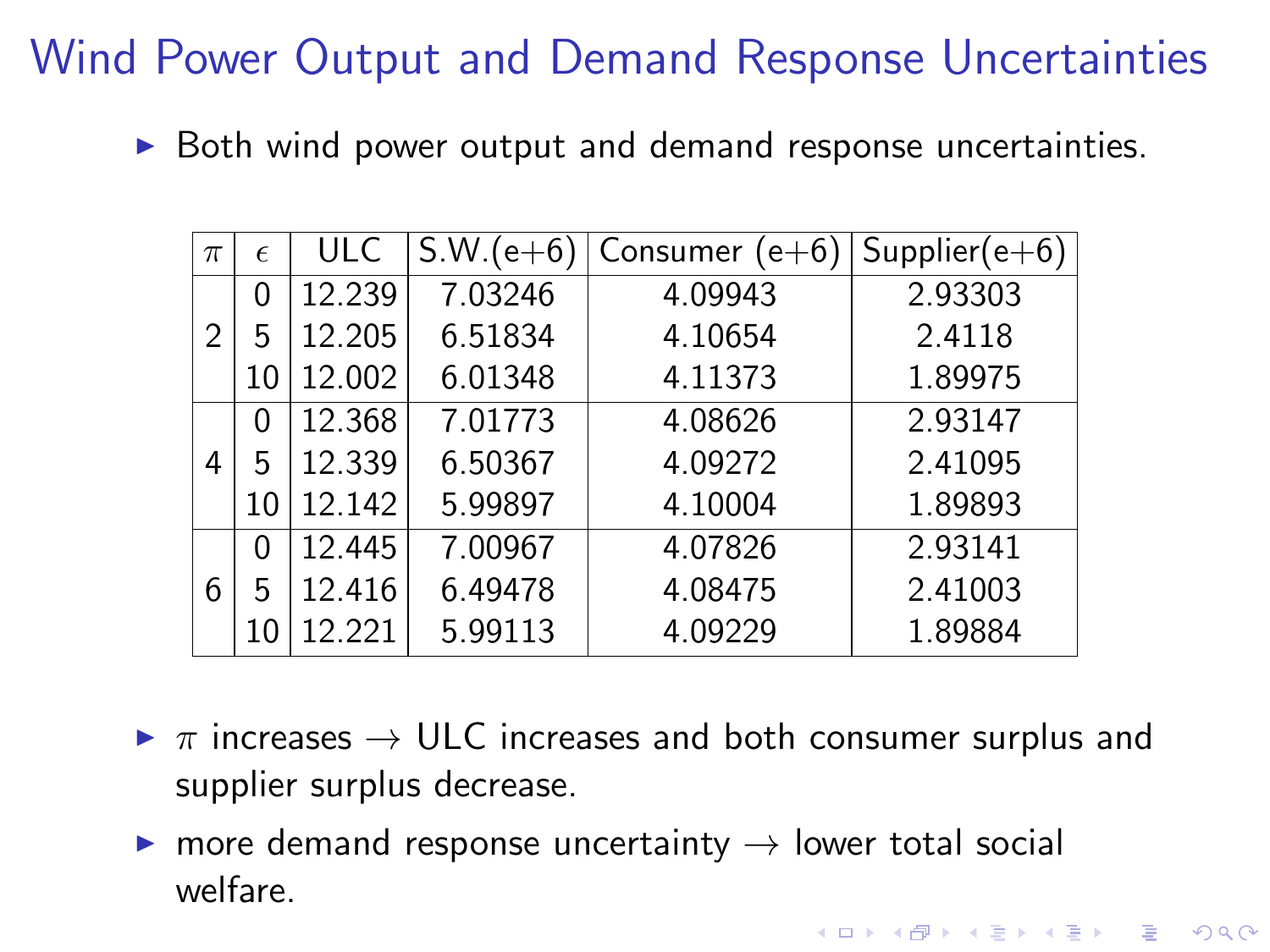## Multiple Wind Farm System

 $\triangleright$  Distributed wind resources– wind farms at buses 10, 26, and 32.

| $\pi$ | System | <b>ULC</b> | Time(s) | Cuts |
|-------|--------|------------|---------|------|
| 1     | CD.    | 12.9906    | 993     | 12   |
|       | DR     | 12.8021    | 1272    | q    |
| 2     | CD     | 13.0588    | 1533    | 14   |
|       | DR     | 12.8335    | 2086    | g    |
| 4     | CD.    | 13.1336    | 2875    | 13   |
|       | DR     | 12.9045    | 3408    |      |

- $\triangleright$  With multiple wind resources, the case with demand response still has smaller unit load cost than the case without demand response given the same wind cardinality budget.
- $\triangleright$  The CPU time increases dramatically as the number of wind farms increases.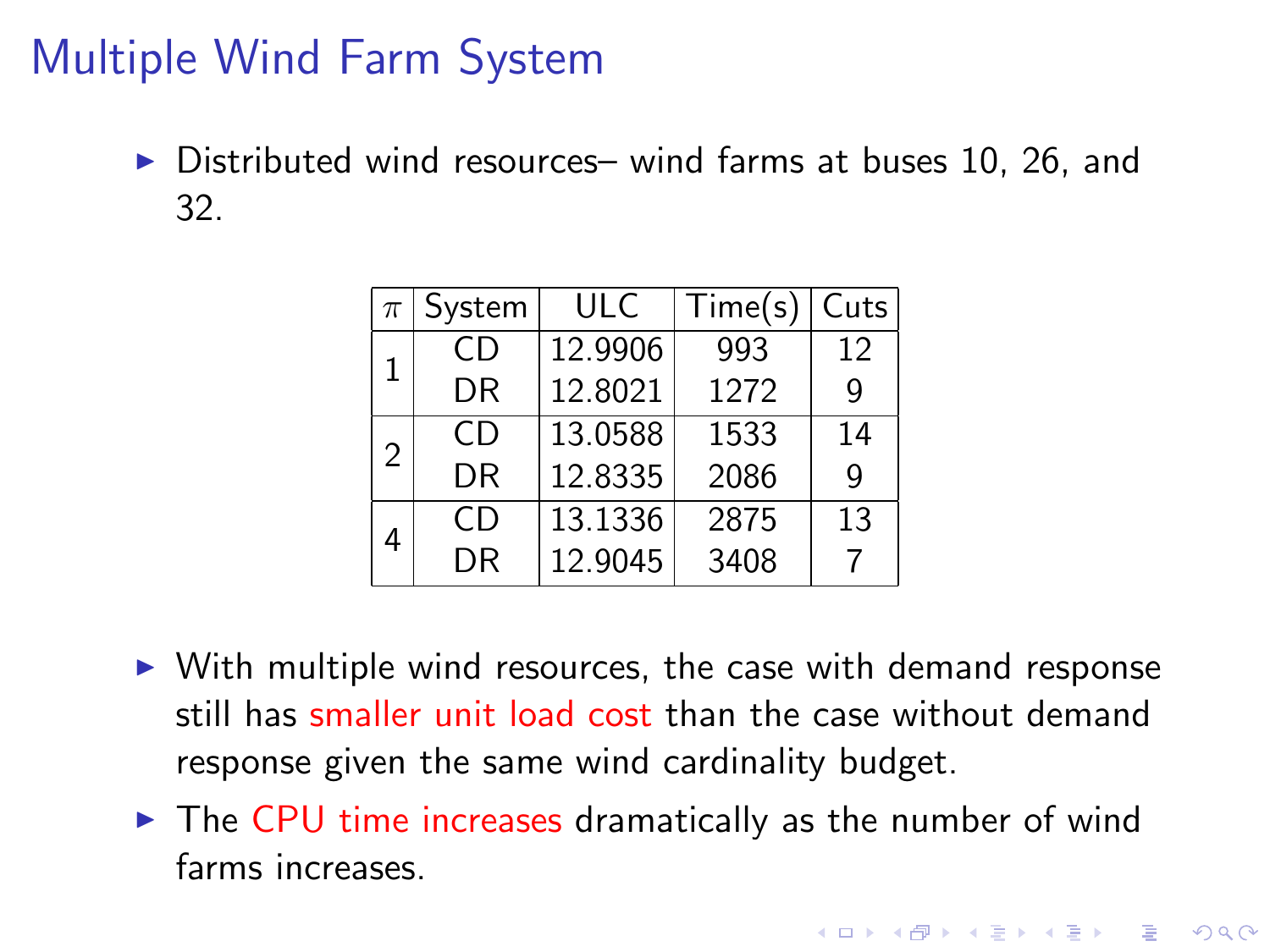### Conclusion

- $\blacktriangleright$  The proposed multi-stage robust integer programming approach can accommodate both wind power and demand response uncertainties.
- ▶ Demand response can help accommodate wind power output uncertainty by lowering the unit load cost.

K ロ ▶ K @ ▶ K 할 > K 할 > 1 할 > 1 이익어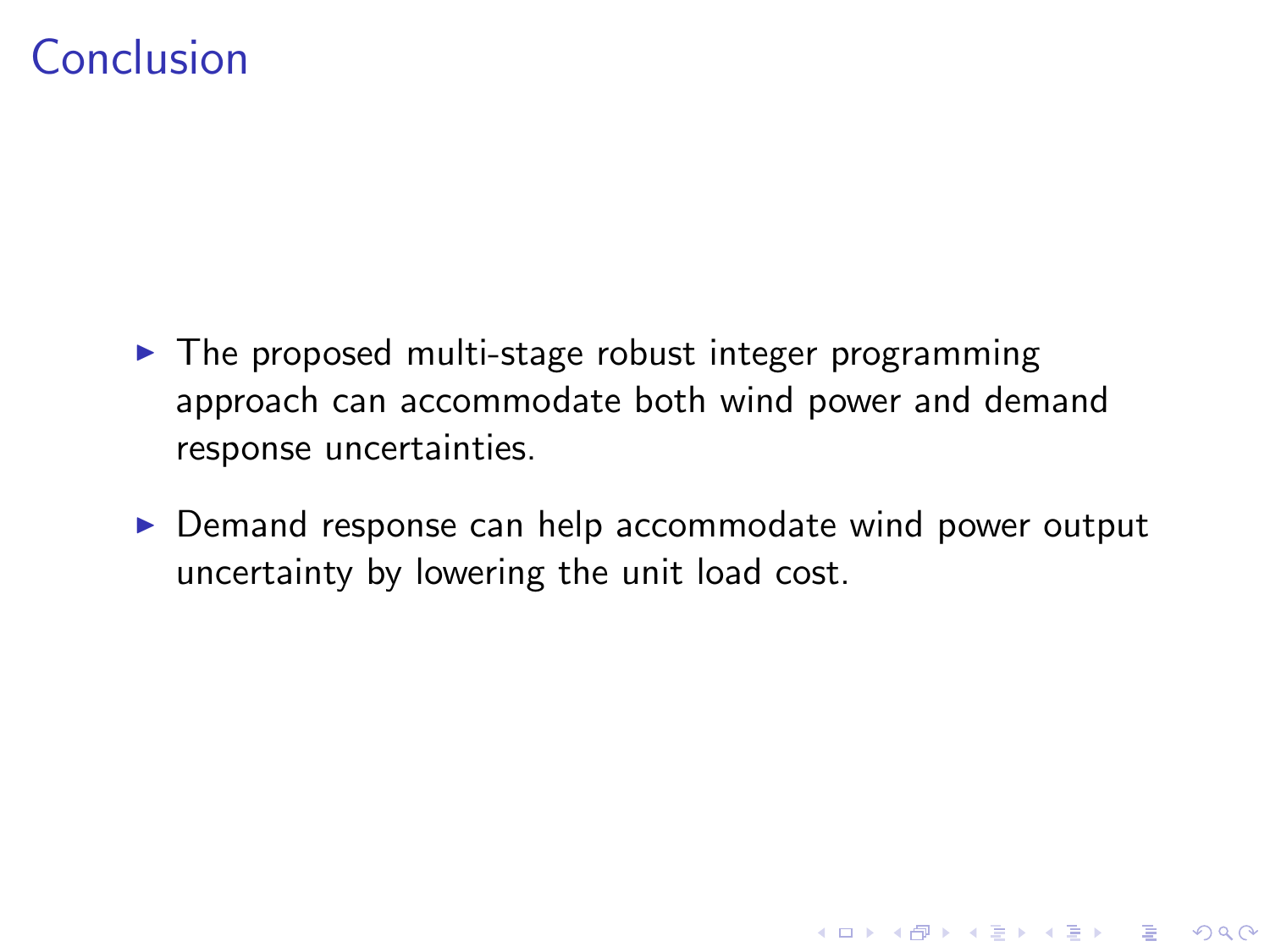#### Bibliography



#### Zhang, M. and Guan, Y.

"Two-stage robust unit commitment problem", Optimization Online, 2009.



#### Baringo, L. and Conejo, A.

"Offering strategy via robust optimization", IEEE Transactions on Power Systems, 2011.



#### Bertsimas, D. and Litvinov, E. and Sun, X. and Zhao, J. and Zheng, T.

"Adaptive robust optimization for the security constrained unit commitment problem",

IEEE Transactions on Power Systems, 2013.

<span id="page-43-0"></span>

#### Bouffard, F. and Galiana, F.

"Stochastic security for operations planning with significant wind power generation", IEEE Transactions on Power Systems, 2008.



Tuohy, A. and Meibom, P. and Denny, E. and O'Malley, M. "Unit commitment for systems with significant wind penetration", IEEE Transactions on Power Systems, 2009.

<span id="page-43-1"></span>

#### Wang, Q. and Guan, Y. and Wang, J.

"A chance-constrained two-stage stochastic program for unit commitment with uncertain wind power output",

**KORK ERKER ADE YOUR** 

Power Systems on IEEE Transactions, 2012.

<span id="page-43-2"></span>

Zhao, L. and Zeng, B.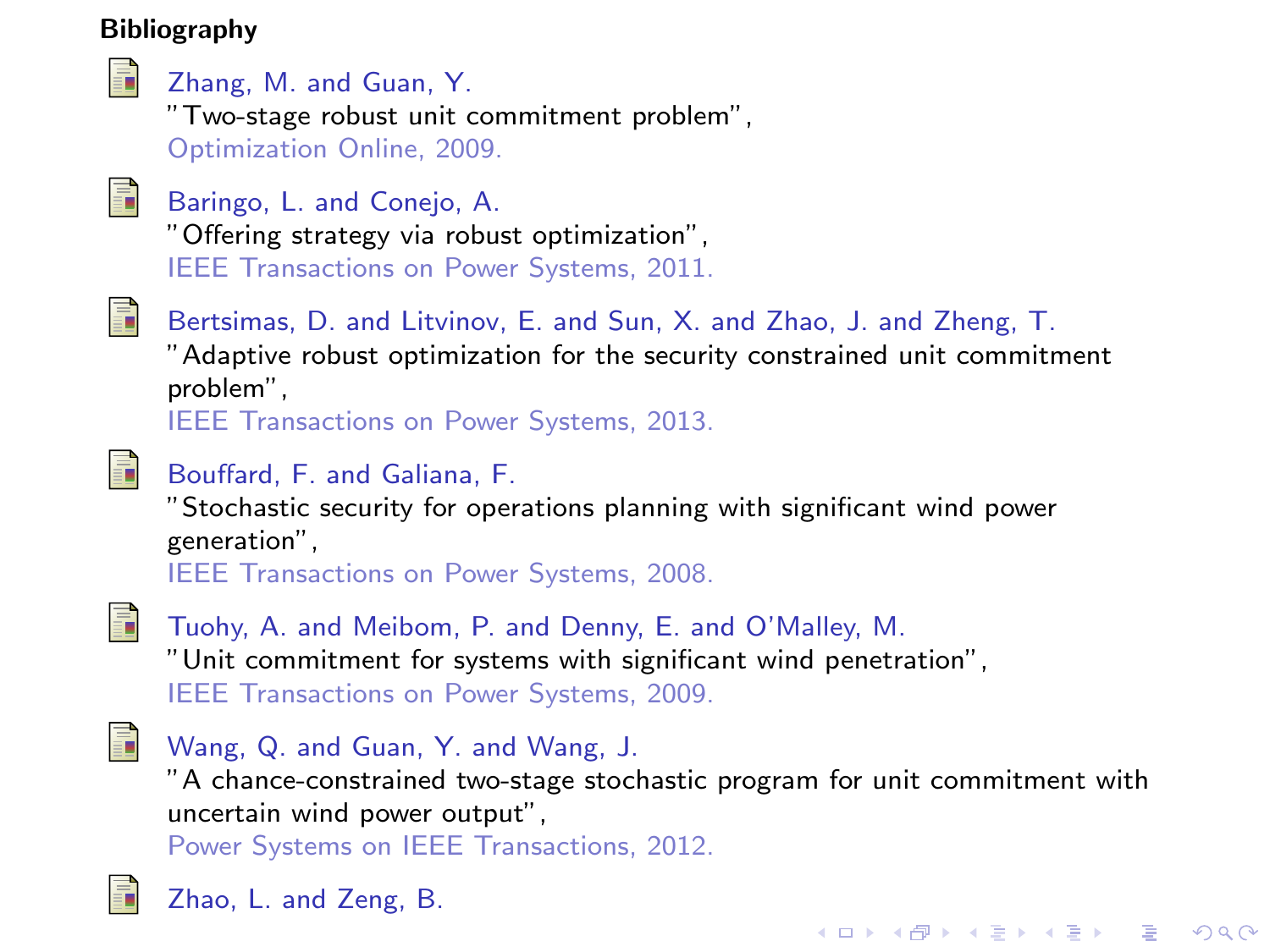"Robust unit commitment problem with demand response and wind energy", Proceedings of IEEE PES, 2012.



Jiang, R. and Zhang, M. and Li, G. and Guan, Y. "Two-stage robust power grid optimization problem", Optimization Online, 2010.



Kirschen, D. S.

"Demand-side view of electricity markets," IEEE Transactions on Power Systems, 2003.



Su, C. and Kirschen, D. "Quantifying the effect of demand response on electricity markets," IEEE Transactions on Power Systems, 2009.



#### Federal Energy Regulatory Commission(FERC).

"Wholesale Competition in Regions with Organized Electric Markets: FERC Notice of Proposed Rulemaking," 2009.



#### Albadi, M. H. and El-Saadany, E. F.

"Demand response in electricity markets: An overview," Proceedings of IEEE PES, 2007.

<span id="page-44-0"></span>

Jiang, R. and Wang, J. and Guan, Y. "Robust Unit Commitment With Wind Power and Pumped Storage Hydro," IEEE Transactions on Power Systems, 2012.

**KOD KARD KED KED E VOOR** 



Wang, Q. and Wang, J. and Guan, Y. "Stochastic Unit Commitment with Uncertain Demand Response," IEEE Transactions on Power Systems, 2012.